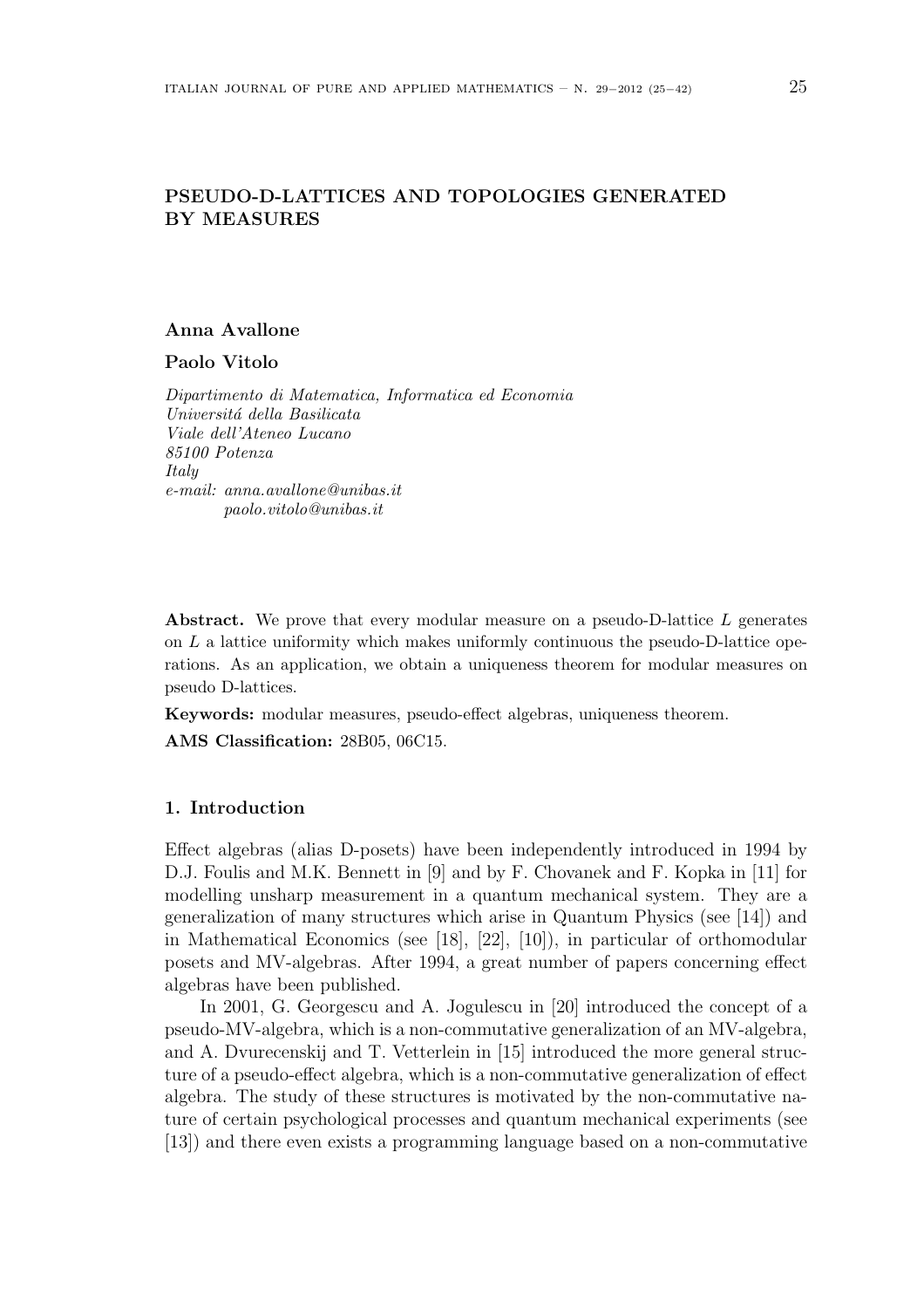logic (see [7]). For a study, see for example [15], [16], [12], [13], [23], [26] and many others.

In the study of modular measures on lattice ordered effect algebras, essential tools are topological methods based on the theory of uniform lattices introduced by H. Weber in  $[24]$  (see for example  $[6]$ ,  $[4]$ ,  $[2]$ ,  $[5]$ ,  $[3]$ ). In particular, a starting point for these topological methods was the result that the lattice uniformity generated by a modular measure on a lattice-ordered effect algebra E makes uniformly continuous the effect algebra operations of  $E$  (see [4]).

The aim of this paper is to set up the basis for topological methods in the more general study of modular measures on pseudo-D-lattices (i.e. lattice-ordered pseudo-effect algebras), for future development of a measure theory in pseudo-Dlattices.

Thus, in the first part of this paper, we prove that every modular measure on a pseudo-D-lattice  $L$  generates on  $L$  a D-uniformity, i.e. a lattice uniformity which makes uniformly continuous the pseudo-effect algebra operations, and we study D-uniformities on L.

In the second part, we first prove a uniqueness theorem for measures on pseudo-effect algebras which extends previous results of [21] for a particular case of effect algebra and of [4] in arbitrary effect algebras; then we give a first example of application of the results of the first part, proving that, for modular measures on pseudo-D-lattices, the above uniqueness theorem holds without completeness assumptions on L.

## 1. Preliminaries

A partial algebra  $(E, +, 0, 1)$ , where  $+$  is a partial binary operation and 0, 1 are constants, is called a *pseudo-effect algebra* if, for all  $a, b, c \in E$ , the following properties hold:

- (1)  $a + b$  and  $(a + b) + c$  exist if and only if  $b + c$  and  $a + (b + c)$  exist and in this case  $(a + b) + c = a + (b + c)$ .
- (2) For any  $a \in E$ , there exist exactly one  $d \in E$  and exactly one  $e \in E$  such that  $a + d = e + a = 1$ .
- (3) If  $a + b$  exists, there are  $d, e \in E$  such that  $a + b = d + a = b + e$ .
- (4) If  $1 + a$  or  $a + 1$  exists, then  $a = 0$ .

We note that, if  $+$  is commutative, then E becomes an effect algebra.

If we define  $a \leq b$  if and only if there exists  $c \in E$  such that  $a + c = b$ , then  $\leq$  is a partial ordering on E such that  $0 \leq a \leq 1$  for any  $a \in E$ . If E is a lattice with respect to this order, then we say that  $E$  is a *lattice pseudo-effect algebra* or a pseudo-D-lattice.

If  $E$  is a pseudo-effect algebra, we can define two partial binary operations on E such that, for  $a, b \in E$ ,  $a/b$  is defined if and only if  $b\setminus a$  is defined if and only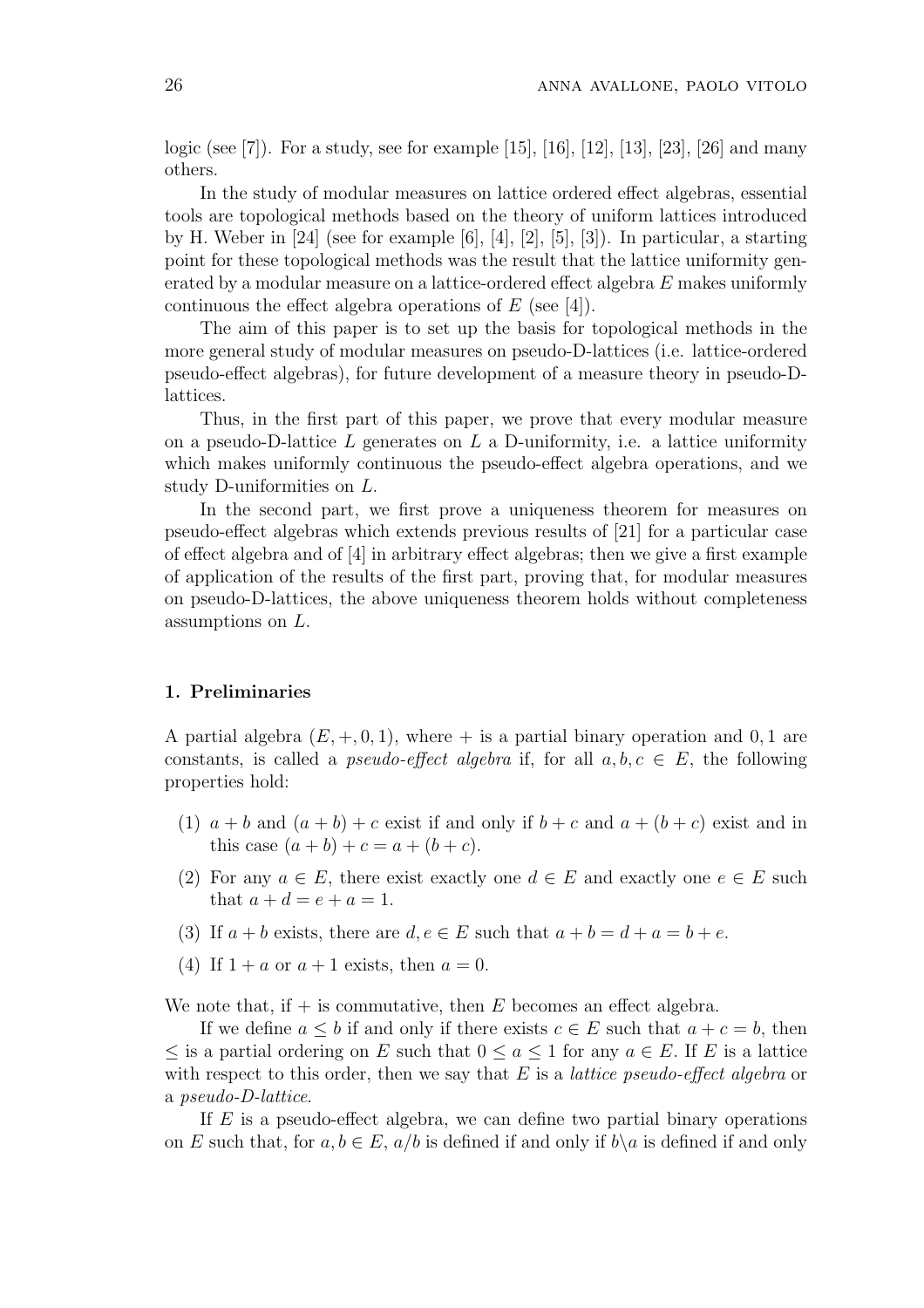if  $a \leq b$  and in this case we have  $(b\backslash a) + a = a + (a/b) = b$ . In particular, we set  $\perp a = 1$ \a and  $a^{\perp} = a/1$ .

In the sequel E is a pseudo-effect algebra, L is a pseudo-D-lattice and  $(G, +)$ is a topological Abelian group.

For basic properties of pseudo-effect algebras we refer to [15], [13] and [26]. In particular, we need the following (see 1.4 and 1.6 of [15], 2.7, 2.9, 2.10 and 2.11 of [26] and [13], pp. 32 and 33).

**Proposition 1.1.** Let  $a, b, c \in E$ . Then:

(1)  $a + 0 = 0 + a = a$ .

- $(2)$   $\perp(a^{\perp}) = (\perp a)^{\perp} = a.$
- (3)  $a + b = c$  if and only if  $a = \pm (b + c^{\perp})$  if and only if  $b = (\pm c + a)^{\perp}$ .

(4)  $a + b = a + c$  implies  $b = c$ ;  $b + a = c + a$  implies  $b = c$ .

(5)  $a + b$  exists if and only if  $a \leq {}^{\perp}b$  if and only if  $b \leq a^{\perp}$ .

(6)  $a \leq b$  if and only if  $\pm b \leq \pm a$  if and only if  $b^{\perp} \leq a^{\perp}$ .

- (7) If  $b + c$  exists, then  $a \leq b$  if and only if  $(a + c$  exists and)  $a + c \leq b + c$ .
- (8) If  $c + b$  exists, then  $a \leq b$  if and only if  $(c + a$  exists and)  $c + a \leq c + b$ .
- (9) If  $a \leq b \leq c$ , then  $c \backslash b \leq c \backslash a$  and  $b/c \leq a/c$ .
- (10) If  $a \le b \le c$ , then  $b \setminus a \le c \setminus a$  and  $a/b \le a/c$ .

(11) If  $a < b < c$ , then  $(c\backslash b)/(c\backslash a) = b\backslash a$  and  $(a/c)\backslash (b/c) = a/b$ .

(12) If  $a \leq b \leq c$ , then  $(c\backslash a)\backslash (b\backslash a) = c\backslash b$  and  $(a/b)/(a/c) = b/c$ .

**Proposition 1.2.** Let  $a, b, c \in L$ . Then:

- (1) If  $a \leq c$  and  $b \leq c$ , then  $c \setminus (a \wedge b) = (c \setminus a) \vee (c \setminus b)$  and  $(a \wedge b) / c = (a/c) \vee (b/c)$ .
- (2) If  $a \leq c$  and  $b \leq c$ , then  $c \setminus (a \vee b) = (c \setminus a) \wedge (c \setminus b)$  and  $(a \vee b)/c = (a/c) \wedge (b/c)$ .
- (3) If  $c \le a$  and  $c \le b$ , then  $(a \wedge b) \wedge c = (a \wedge c) \wedge (b \wedge c)$  and  $c/(a \wedge b) = (c/a) \wedge (b/c)$ .
- (4) If  $c \le a$  and  $c \le b$ , then  $(a \vee b) \vee c = (a \vee c) \vee (b \vee c)$  and  $c/(a \vee b) = (c/a) \vee (c/b)$ .
- (5)  $((a \vee b)\backslash a) \wedge ((a \vee b)\backslash b) = 0$  and  $(a/(a \vee b)) \wedge (b/(a \vee b)) = 0$ .

In the sequel, we set  $\Delta = \{(a, b) \in E \times E : a = b\}.$ 

If  $a \leq b$ , we set  $[a, b] = \{c \in E : a \leq c \leq b\}.$ 

If  $(a_n)_{n\in\mathbb{N}}$  is a sequence in E and  $a \in E$ , we write  $a_n \uparrow a$  (respectively,  $a_n \downarrow a$ ) if  $(a_n)_{n\in\mathbb{N}}$  is increasing and  $a = \sup_n a_n$  (respectively,  $(a_n)_{n\in\mathbb{N}}$  is decreasing and  $a = \inf_n a_n$ ).

If  $a_1, \ldots, a_n \in E$ , we inductively define  $a_1 + \cdots + a_n = (a_1 + \cdots + a_{n-1}) + a_n$ , provided that the right hand side exists. We say that the finite sequence  $(a_1, ..., a_n)$ of E is *orthogonal* if  $a_1 + \cdots + a_n$  exists. Given an infinite sequence  $(a_n)_{n\in\mathbb{N}}$ , we say that it is *orthogonal* if, for every positive integer  $n, a_1 + \cdots + a_n$  exists. If, say that it is *orthogonal* ii, for every positive integer  $n$ ,  $a_1 + \cdots + a_n$  exists. In moreover,  $\sup_{n \in \mathbb{N}} (a_1 + \cdots + a_n)$  exists, we set  $\sum_{n=1}^{\infty} a_n = \sup_{n \in \mathbb{N}} (a_1 + \cdots + a_n)$ .

We say that E is Archimedean if, for every  $a \in E$  with  $a \neq 0$ , there exists an integer  $k > 0$  such that ka exists and  $(k+1)a$  does not exist, where  $ka = a + \cdots + a$ k times.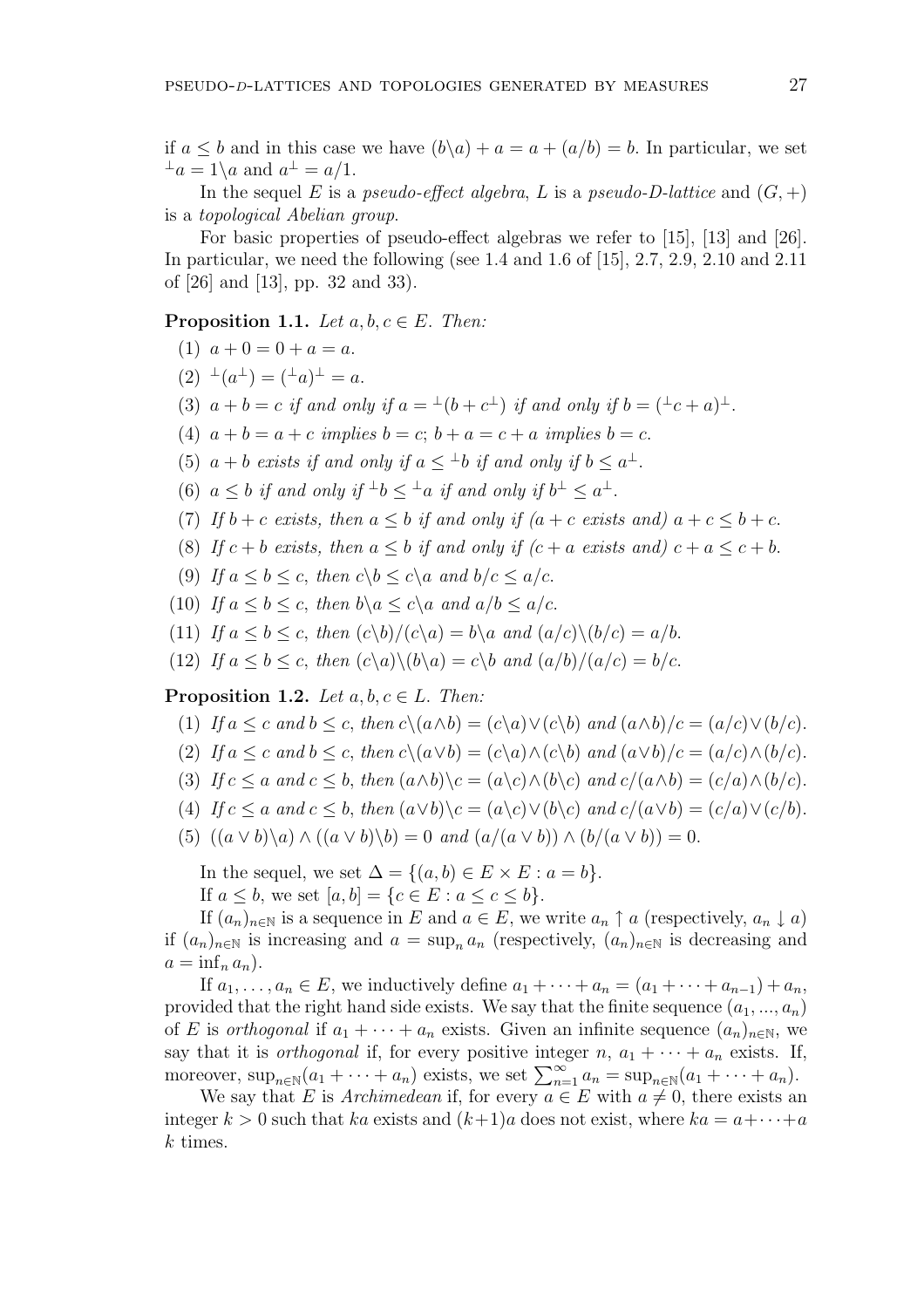We say that E is  $\sigma$ -complete if, for every orthogonal sequence  $(a_n)$ ,  $\sum_{n=1}^{\infty}$  $\sum_{n=1}^{\infty} a_n$ exists.

If E is a pseudo-D-lattice, we set  $a \triangle b = (a \vee b) \setminus (a \wedge b)$  and  $a \triangle^* b =$  $(a \wedge b)/(a \vee b).$ 

A function  $\mu : E \to G$  is said to be a *measure* if, for every  $a, b \in E$  with  $a \leq b$ ,  $\mu(b) - \mu(a) = \mu(b\backslash a) = \mu(a/b)$ . It is easy to see that  $\mu$  is a measure if and only if, for every  $a, b \in E$  such that  $a + b$  exists,  $\mu(a + b) = \mu(a) + \mu(b)$ . We say that  $\mu$ if it is  $\sigma$ -additive if, for every orthogonal sequence  $(a_n)$  in E such that  $a = \sum_{n=1}^{\infty} a_n$  $\sum_{n=1}^{\infty} a_n$ is *o*-*additive* ii, for every orthogonal sequence  $(a_n)$  in E such that  $a = \sum_{n=1}^{\infty} a_n$ <br>exists,  $\mu(a) = \sum_{n=1}^{\infty} \mu(a_n)$ . If  $\mu : L \to G$ , we say that  $\mu$  is *modular* if, for every  $a, b \in L$ ,  $\mu(a \vee b) + \mu(a \wedge b) = \mu(a) + \mu(b)$ .

A uniformity  $\mathcal U$  on  $L$  is said to be a *lattice uniformity* if the lattice operations  $∨$  and ∧ are uniformly continuous with respect to  $U$ . For a study, see [24].

As proved in [19], if  $L_1$  is a lattice, every modular function  $\mu: L_1 \to G$  generates on  $L_1$  a lattice uniformity  $\mathcal{U}(\mu)$ , called  $\mu$ -uniformity, which is the weakest lattice uniformity which makes  $\mu$  uniformly continuous and a basis of  $\mathcal{U}(\mu)$  is the family consisting of the sets

$$
U_W = \{(a, b) \in L_1 \times L_1 : \mu(c) - \mu(d) \in W \ \forall \ c, d \in [a \land b, a \lor b], d \le c\},\
$$

where  $W$  is a neighbourhood of 0 in  $G$ .

A lattice uniformity  $U$  on  $L_1$  is said to be *exhaustive* if every monotone sequence in  $L_1$  is a Cauchy sequence in  $\mathcal{U}$ ,  $\sigma$ -order-continuous ( $\sigma$ -o.c.) if  $a_n \uparrow a$  or  $a_n \downarrow a$  in  $L_1$  implies that  $\{a_n\}$  converges to a in U, and order-continuous (o.c.) if the same condition holds for nets.

If  $\mu: L_1 \to G$  is a modular function,  $\mu$  is said to be *exhaustive* (respectively,  $\sigma$ -o.c. or o.c.) if  $\mathcal{U}(\mu)$  is exhaustive (respectively,  $\sigma$ -o.c. or o.c.).

By 3.5 and 3.6 of [25], we have that a modular function  $\mu$  is exhaustive if and only if  $\mu(a_{n+1}) - \mu(a_n)$  converges to 0 for every monotone sequence  $(a_n)_{n \in \mathbb{N}}$  in  $L_1$ ,  $\mu$  is  $\sigma$ -o.c. if and only if  $a_n \uparrow a$  or  $a_n \downarrow a$  imply that  $(\mu(a_n))$  converges to  $\mu(a)$ , and  $\mu$  is o.c. if and only if, for every monotone net  $(a_{\alpha})_{\alpha \in J}$  order convergent to a,  $(\mu(a_{\alpha}))$  converges to  $\mu(a)$ .

## 2. D-uniformities and modular measures

In this section we introduce the concept of D-uniformity on  $L$ , which arises in a natural way from the study of modular measures since, as we will see in Theorem 2.9, every G-valued modular measure  $\mu$  on L generates on L a D-uniformity.

First we need some preliminaries.

Lemma 2.1. Let  $a, b, c \in E$ .

(1) If 
$$
a+b
$$
 exists and  $a+b \leq c$ , then  $c \setminus (a+b) = (c \setminus b) \setminus a$  and  $(a+b)/c = b/(a/c)$ .

- (2) If  $a + b$  exists, then  $a + b = (\pm b\backslash a)^{\perp} = \pm (b/a^{\perp}).$
- (3) If  $a \leq b$ , then  $b \setminus a = {}^{\perp}(a + b^{\perp})$  and  $a/b = ({}^{\perp}b + a)^{\perp}$ .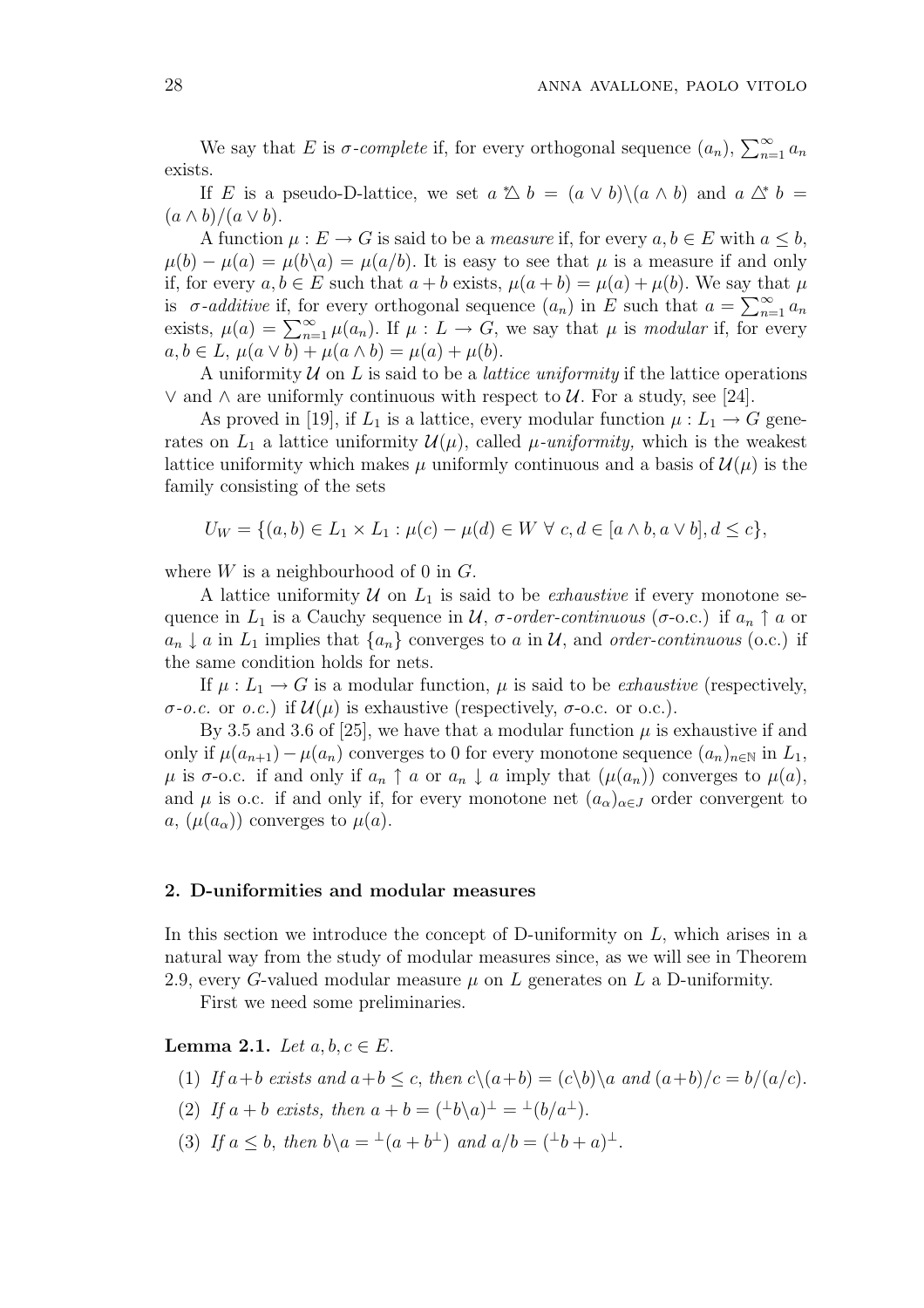**Proof.** (1) Set  $d = c \setminus (a+b)$ . Then  $c = d + (a+b) = (d+a)+b$ , whence  $d+a = c \setminus b$ . Therefore  $d = (c \backslash b) \backslash a$ .

In a similar way, setting  $e = (a + b)/c$ , we have  $b + e = a/c$  and therefore  $e = b/(a/c)$ .

(2) Setting  $c = 1$  in (1), we have  $\pm (a + b) = \pm b\ a$  and  $(a + b)^{\perp} = b/a^{\perp}$ . Therefore, by Proposition 1.1-(2), we obtain  $a+b = (\pm b\lambda a)^{\perp}$  and  $a+b = \pm (b/a^{\perp})$ .

(3) By Proposition 1.1-(5),  $a \leq b$  implies that  $a + b^{\perp}$  exists. Then (3) follows from  $(2)$  and Proposition 1.1- $(2)$ .

**Lemma 2.2.** Let  $a, b \in E$ , with  $a \leq b$ . Then

$$
a/b = a^{\perp} \backslash b^{\perp}
$$
 and  $b \backslash a = {}^{\perp}b/{}^{\perp}a$ .

**Proof.** It is sufficient to set  $c = 1$  in Proposition 1.1-(11).

**Lemma 2.3.** If  $a, b \in L$ , then

$$
a \bigtriangleup^* b = a^{\perp} \bigtriangleup b^{\perp} \ (and \ a \bigtriangleup b = {}^{\perp} a \bigtriangleup {}^{\perp} b).
$$

**Proof.** By Lemma 2.2, we have  $a \triangle^* b = (a \wedge b)/(a \vee b) = (a \wedge b)^{\perp} \setminus (a \vee b)^{\perp} =$  $(a^{\perp} \vee b^{\perp}) \setminus (a^{\perp} \wedge b^{\perp}) = a^{\perp} \triangle b^{\perp}$ . The other equality can be proved in a similar way.

**Lemma 2.4.** Let  $c, d \in E$  be such that  $c \leq d$ . Set

$$
I_{c,d} = \{a \in E : \exists r, s \in [c,d] : r \le s, a = s \backslash r\}
$$

and

$$
J_{c,d} = \{ a \in E : \exists r, s \in [c,d] : r \le s, a = r/s \}.
$$

Then  $I_{c,d} = [0, d \backslash c]$  and  $J_{c,d} = [0, c/d]$ .

**Proof.** We prove the first equality. The other equality can be proved in a similar way. Let  $a \in I_{c,d}$  and choose  $r, s \in E$  such that  $c \leq r \leq s \leq d$  and  $a = s \backslash r$ . By Proposition 1.1-(9) and (10), we obtain  $a \leq d \rceil \leq d \rceil \cceil$ . Conversely, let  $a \in [0, d \rceil$ . Then, by Proposition 1.1-(8),  $a + c$  exists and  $a + c \leq d$ . Set  $s = a + c$  and  $r = c$ . Then  $c = r \leq s \leq d$  and  $a = (a + c)\c = s\c$ .

**Proposition 2.5.** Let U be a uniformity on E. Set  $E_1 = \{(a, b) \in E \times E : b \leq a\}$ and  $E_2 = \{(a, b) \in E \times E : a + b \text{ exists } \}$   $( = \{(a, b) \in E \times E : b \leq a^{\perp} \})$ . Then the following conditions are equivalent:

- (1) The operations  $(a, b) \in E_2 \to a + b \in E$ ,  $a \in E \to \perp a \in E$  and  $a \in E \to \perp a$  $a^{\perp} \in E$  are uniformly continuous with respect to U.
- (2) The operations  $(a, b) \in E_1 \rightarrow a \backslash b \in E$  and  $(a, b) \in E_1 \rightarrow b/a \in E$  are uniformly continuous with respect to  $U$ .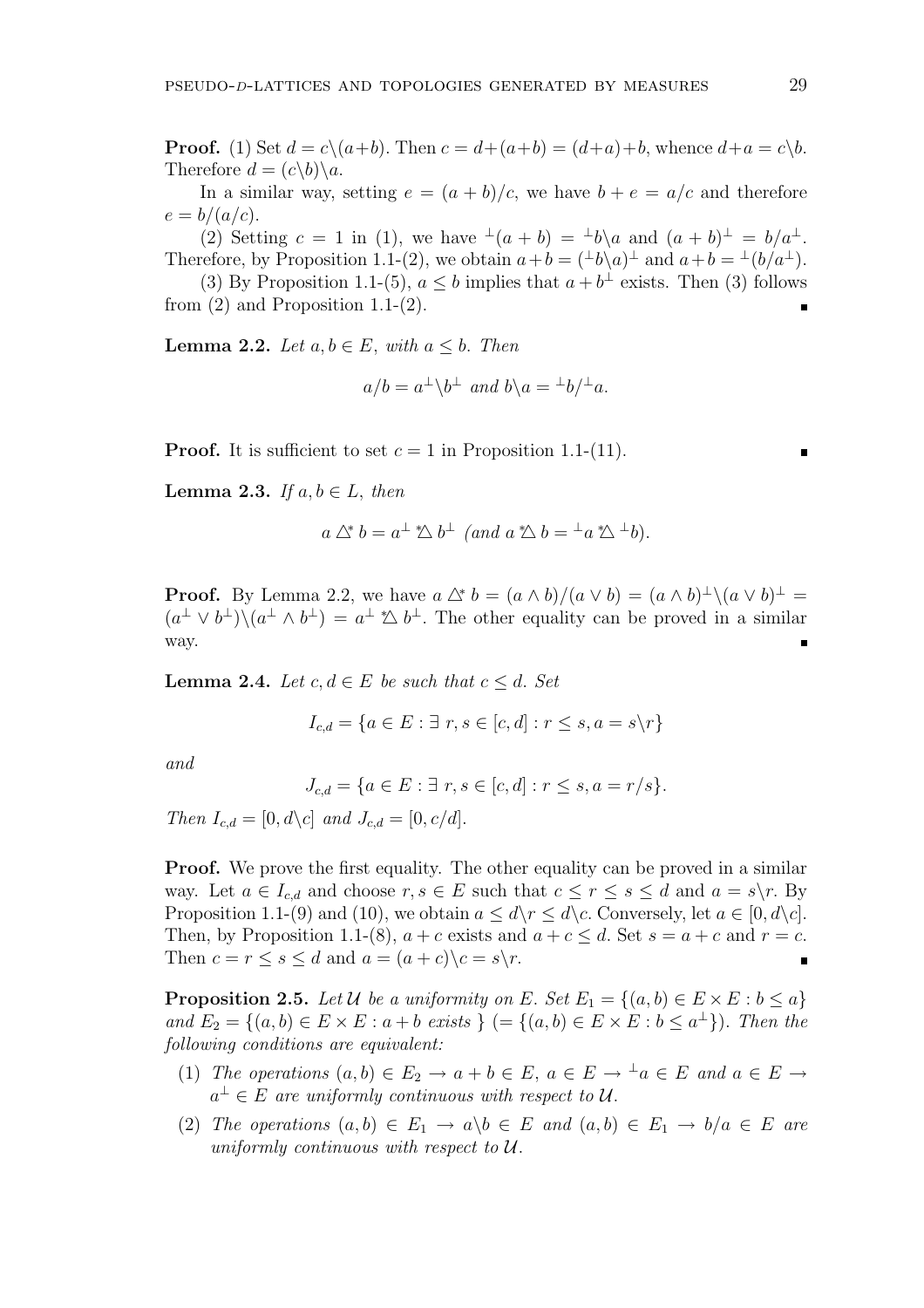- (3) The operations  $(a, b) \in E_1 \to a \backslash b \in E$  and  $a \in E \to a^{\perp} \in E$  are uniformly continuous with respect to U.
- (4) The operations  $(a, b) \in E_1 \to b/a \in E$  and  $a \in E \to \perp a \in E$  are uniformly continuous with respect to U.
- (5) The operation  $(a, b) \in E_2 \to a^{\perp} \backslash b \ (= a^{\perp} b) \in E$  is uniformly continuous with respect to U.

Moreover, if E is a pseudo D-lattice and  $\mathcal U$  is a lattice uniformity on E, each of the above conditions is equivalent to each of the following:

- (6) The operations  $(a, b) \in E \times E \to a \, \triangle b \in E$  and  $a \in E \to a^{\perp} \in E$  are uniformly continuous with respect to  $U$ .
- (7) The operations  $(a, b) \in E \times E \to a \wedge^* b \in E$  and  $a \in E \to \perp a \in E$  are uniformly continuous with respect to U.
- (8) The operation  $(a, b) \in E \times E \to a^{\perp} \triangle b (= a \triangle^{\ast} {}^{\perp} b) \in E$  is uniformly continuous with respect to U.
- **Proof.** (1)  $\Rightarrow$  (2) The uniform continuity of \ and / follows from Lemma 2.1-(3).
	- $(2) \Rightarrow (3)$  it is trivial.
	- $(2) \Rightarrow (4)$  it is trivial.

 $(3) \Rightarrow (1)$  It is clear that the operation  $a \in E \to \perp a$  is uniformly continuous. The uniform continuity of  $+$  follows from Lemma 2.1-(2).

- $(4) \Rightarrow (1)$  is similar to the proof of  $(3) \Rightarrow (1)$ .
- $(3) \Rightarrow (5)$  is trivial.

 $(5) \Rightarrow (3)$  Set  $a * b = a^{\perp} \backslash b$ . Then, since  $a * 0 = a^{\perp}$  and  $0 * a = a^{\perp} a$ , we obtain  $a \backslash b = (\perp a) \perp \backslash b = \perp a * b = (0 * a) * b$  and therefore  $\backslash$  is uniformly continuous.

- $(6) \Rightarrow (3)$ ,  $(7) \Rightarrow (4)$ ,  $(8) \Rightarrow (5)$  and  $(6) \Rightarrow (8)$  are trivial.
- $(7) \Rightarrow (6)$  follows from Lemma 2.3 and the equality  $a^{\perp} = a \triangle^* 1$ .
- $(4) \Rightarrow (7)$  follows from the definition of  $a \triangle^* b$ .

**Definition 2.6.** We say that a lattice uniformity  $U$  on  $L$  is a D-uniformity if it satisfies one of the conditions in the above proposition (and hence all).

Therefore, if  $L$  is a lattice-ordered effect algebra, a D-uniformity in the sense of Definition 2.6 is a D-uniformity according to [4].

If we set, for subsets U and V of  $L \times L$ ,

$$
U \setminus V = \{ (a \setminus c, b \setminus d) : c \le a, d \le b, (a, b) \in U, (c, d) \in V \},
$$
  
\n
$$
U/V = \{ (c/a, d/b) : c \le a, d \le b, (a, b) \in U, (c, d) \in V \},
$$
  
\n
$$
U^{\perp} = \{ (a^{\perp}, b^{\perp}) \in L \times L : (a, b) \in U \},
$$
  
\n
$$
{}^{\perp}U = \{ ({}^{\perp}a, {}^{\perp}b) \in L \times L : (a, b) \in U \}
$$

it is clear that a lattice uniformity  $U$  on L is a D-uniformity if and only if, for every  $U \in \mathcal{U}$ , there exist  $V, W \in \mathcal{U}$  such that  $V \setminus V \subset U$  and  $W^{\perp} \subset U$  if and only if, for every  $U \in \mathcal{U}$ , there exist  $V, W \in \mathcal{U}$  such that  $V/V \subseteq U$  and  $\perp W \subseteq U$ .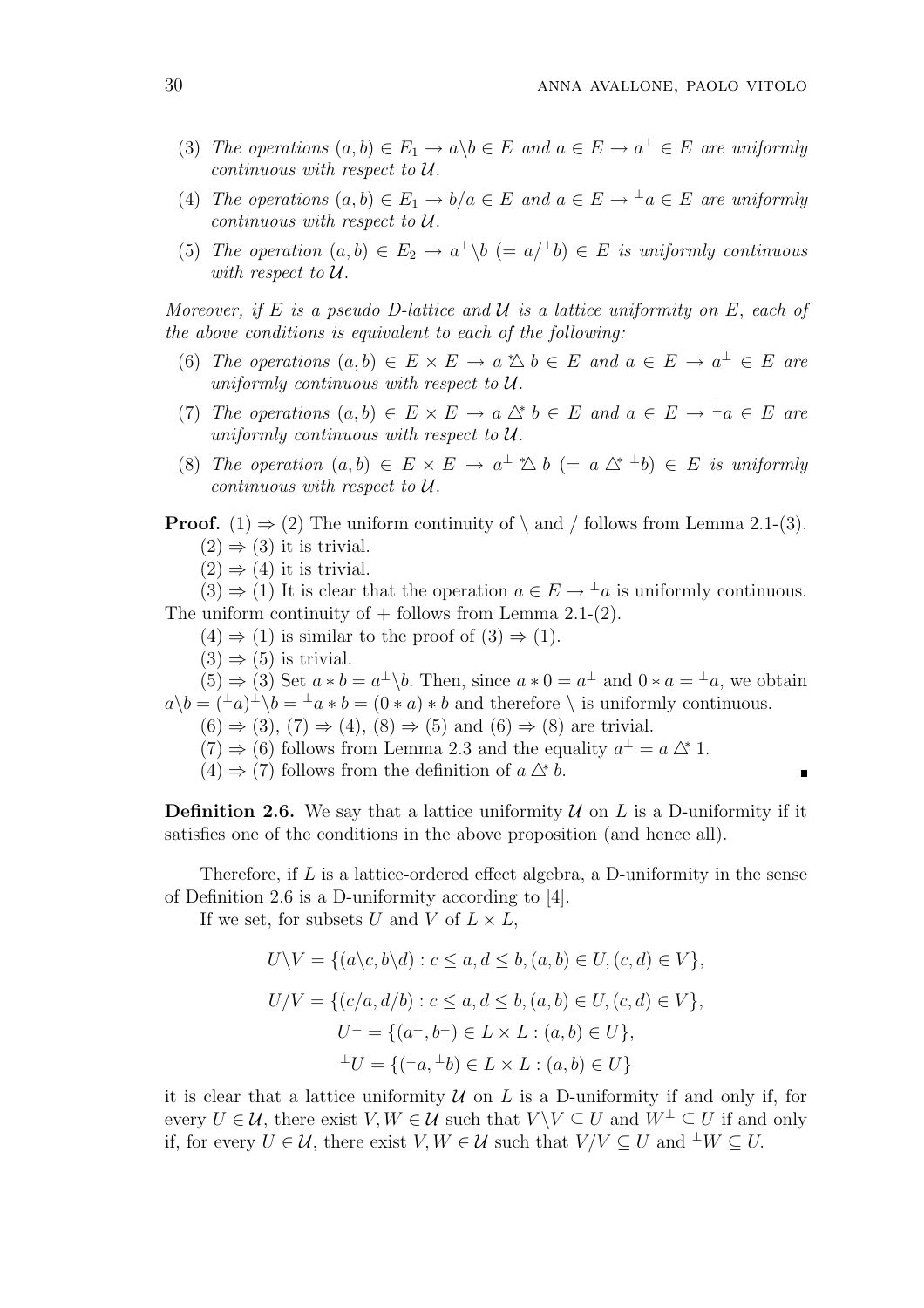Moreover the following result holds.

**Proposition 2.7.** Let U be a lattice uniformity on L. Then U is a D-uniformity if and only if, for every  $U \in \mathcal{U}$ , there exists  $V, W \in \mathcal{U}$  such that  $V \setminus \Delta \subseteq U, \Delta \setminus V \subseteq U$ and  $W^{\perp} \subset U$ .

**Proof.** Suppose that the above conditions are satisfied and we prove that  $\mathcal{U}$  is a lattice uniformity.

Since it follows by assumption that  $\perp$  is uniformly continuous, we have only to prove that, for every  $U \in \mathcal{U}$ , there exists  $V_2 \in \mathcal{U}$  such that  $V_2 \backslash V_2 \subseteq U$ .

Let  $U \in \mathcal{U}$  and choose  $V, V_1, V_2 \in \mathcal{U}$  such that  $V \circ V \circ V \subseteq U, V_1 \setminus \Delta \subseteq V$ ,  $\Delta/V_1 \subseteq V$  and  $V_2 \wedge V_2 \subseteq V_1$ .

We prove that  $V_2\backslash V_2\subseteq U$ . Let  $(a, b), (c, d)$  be in  $V_2$  such that  $c \le a$  and  $d \le b$ . We prove that  $(a\backslash c, b\backslash d) \in U$ . Indeed, since  $(c, c \wedge d) \in \Delta \wedge V_2 \subseteq V_2 \wedge V_2 \subseteq V_1$ , we have

$$
(*)\qquad \qquad (a\backslash c, a\backslash (c\land d))\in \Delta\backslash V_1\subseteq V.
$$

Moreover, from  $V_2 \subseteq V_1$ , we get

$$
(**) \qquad (a \setminus (c \wedge d), b \setminus (c \wedge d)) \in V_1 \setminus \Delta \subseteq V.
$$

Finally, since  $(c \wedge d, d) \in V_2 \wedge V_2 \subseteq V_1$ , we have

$$
(***) \qquad (b \setminus (c \wedge d), b \setminus d) \in \Delta \setminus V_1 \subseteq V.
$$

From  $(*), (**)$  and  $(***),$  we obtain  $(a\< c, b\< d) \in V \circ V \circ V \subseteq U$ .

In the sequel, if  $\mu : L \to G$  is a function and W is a neighbourhood of 0 in G, we set

$$
U_W = \{(a, b) \in L \times L : \mu(s) - \mu(r) \in W \,\forall \, r, s \in [a \wedge b, a \vee b], \ r \le s\},\
$$

$$
A_W = \{(a, b) \in L \times L : \mu(c) \in W \,\forall \, c \le a \,\mathbb{1} \,\forall \, b\},\
$$

$$
B_W = \{(a, b) \in L \times L : \mu(c) \in W \,\forall \, c \le a \,\mathbb{1} \,\forall \, b\}.
$$

**Lemma 2.8.** Let  $\mu : L \to G$  be a measure and W a neighbourhood of 0 in G. Then  $U_W = A_W = B_W$ .

Proof. We use the notations of Lemma 2.4. Applying Lemma 2.4, we have

$$
A_W = \{(a, b) \in L \times L : \forall c \in [0, a \land b], \mu(c) \in W\}
$$
  
=  $\{(a, b) \in L \times L : \forall c \in I_{a \land b, a \lor b}, \mu(c) \in W\}$   
=  $\{(a, b) \in L \times L : \forall r, s \in [a \land b, a \lor b], r \le s, \mu(s \lor r) \in W\} = U_W$   
=  $\{(a, b) \in L \times L : \forall r, s \in [a \land b, a \lor b], r \le s, \mu(r/s) \in W\}$   
=  $\{(a, b) \in L \times L : \forall c \in J_{a \land b, a \lor b}, \mu(c) \in W\}$   
=  $\{(a, b) \in L \times L : \forall c \in [0, a \land b], \mu(c) \in W\} = B_W.$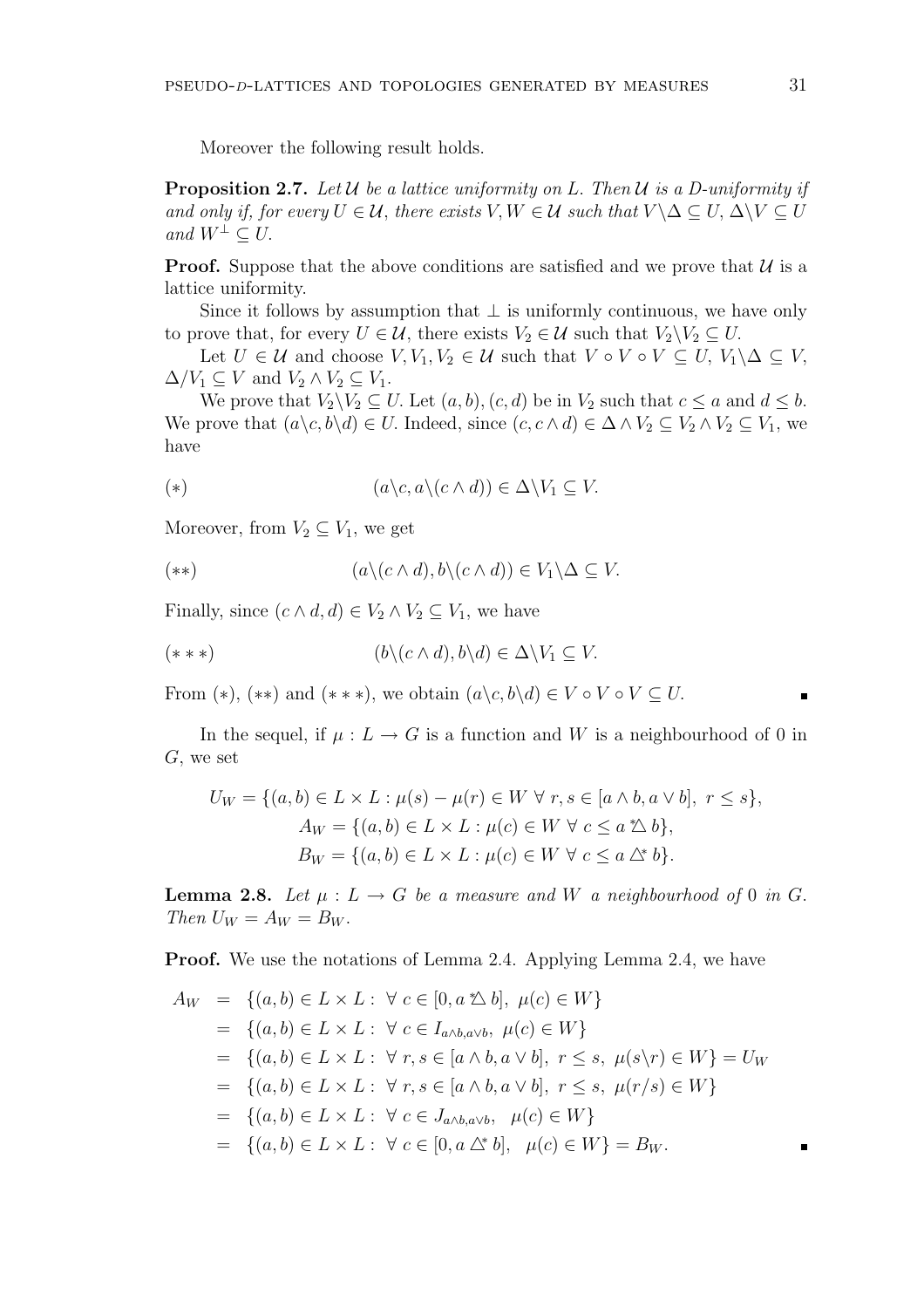**Theorem 2.9.** Let  $\mu : L \to G$  be a modular measure. Then the  $\mu$ -uniformity  $\mathcal{U}(\mu)$  is a D-uniformity on L and a base of  $\mathcal{U}(\mu)$  is the family consisting of the sets  $A_W$ , where W is a neighbourhood of 0 in G.

**Proof.** By Lemma 2.8, a base of  $\mathcal{U}(\mu)$  is the family consisting of the sets  $A_W$ , where W is a neighbourhood of 0 in G. Then, by Proposition  $(2.7)$ , it is sufficient to prove the following conditions:

- (1)  $A_W^{\perp} = A_W$ .
- (2)  $A_W \backslash \Delta \subseteq A_W$ .
- (3)  $\Delta/A_W \subset A_W$ .

Proof of (1). By Lemma 2.3 and 2.8, we have

$$
A_W^{\perp} = B_W^{\perp} = \{(a^{\perp}, b^{\perp}) : (a, b) \in B_W\} = \{(a^{\perp}, b^{\perp}) : \forall c \le a \triangle^* b, \ \mu(c) \in W\}
$$
  
=  $\{(a^{\perp}, b^{\perp}) : \forall c \le a^{\perp} \triangle b^{\perp}, \ \mu(c) \in W\} = A_W.$ 

**Proof of (2).** It is sufficient to prove that, for every  $a, b, c$  in L with  $c \le a$  and  $c \leq b$ ,  $(a \backslash c) \not\uparrow \searrow (b \backslash c) = a \not\uparrow \searrow b$ .

Set  $d = a \nc$  and  $e = b \nc$ . By Proposition 1.2-(3) and (4), we have  $d \vee e =$  $(a \vee b)\c$  and  $d \wedge e = (a \wedge b)\c$ . Therefore, by Proposition 1.1-(12), we obtain  $d \triangleq e = ((a \vee b) \setminus c) \setminus ((a \wedge b) \setminus c) = (a \vee b) \setminus (a \wedge b) = a \triangleleft b.$ 

**Proof of (3).** Since  $A_W = B_W$  by Lemma 2.8, it is sufficient to prove that, for every  $a, b, c$  in L with  $a \leq c$  and  $b \leq c$ ,  $(c\setminus a) \triangle^{*} (c\setminus b) = a \triangle^{*} b$ .

Set  $d = c \setminus a$  and  $e = c \setminus b$ . By Proposition 1.2-(1) and (2), we obtain  $d \vee e = c \setminus (a \wedge b)$  and  $d \wedge e = c \setminus (a \vee b)$ . By Proposition 1.1-(11), we get  $d \triangle^* e =$  $(d \wedge e)/(d \vee e) = (c \setminus (a \vee b))/(c \setminus (a \wedge b)) = (a \vee b) \setminus (a \wedge b) = a \triangleleft b.$ 

**Definition 2.10.** A DV-congruence on L (after A. Dyurecenskii and T. Vetterlein) is an equivalence relation  $N$  which satisfies the following conditions:

- (a) For every  $a, b \in L$ , if  $(a, c) \in N$ ,  $(b, d) \in N$ ,  $a + b$  and  $c + d$  exist, then  $(a + b, c + d) \in N$ .
- (b) If  $a + b$  exists, then, for every  $c \in L$  such that  $(c, a) \in N$ , there exists  $d \in L$  such that  $(d, b) \in N$  and  $c + d$  exists; and, for every  $h \in L$  such that  $(h, b) \in N$ , there exists  $k \in L$  such that  $(k, a) \in N$  and  $k + h$  exists.

**Proposition 2.11.** Let N be a DV-congruence on E. Define the operation  $+$  on the quotient  $E/N$  in the following way: For every  $\hat{a}, \hat{b} \in E/N$ ,  $\hat{a} + \hat{b} = \hat{c}$  if and only if there exist  $a' \in \hat{a}$ ,  $b' \in \hat{b}$  and  $c' \in \hat{c}$  such that  $a' + b' = c'$  in E. Then:

 $(1)$  + is well defined on  $E/N$  and  $(E/N, +, 0, 1)$  is a pseudo-effect algebra.

(2) If 
$$
c \geq b
$$
, then  $c \widehat{\lambda} b = \widehat{c} \widehat{\lambda} \widehat{b}$  and  $\widehat{b/c} = \widehat{b}/\widehat{c}$ .

**Proof.** (1) has been proved in 3.3 of [16].

(2) follows from the definition of  $+$  in  $E/N$ , since, if we set  $a = c\backslash b$ , we have  $\hat{a} + \hat{b} = \hat{c}$ , whence  $\hat{a} = \hat{c} \backslash \hat{b}$ . In a similar way we obtain the other equality.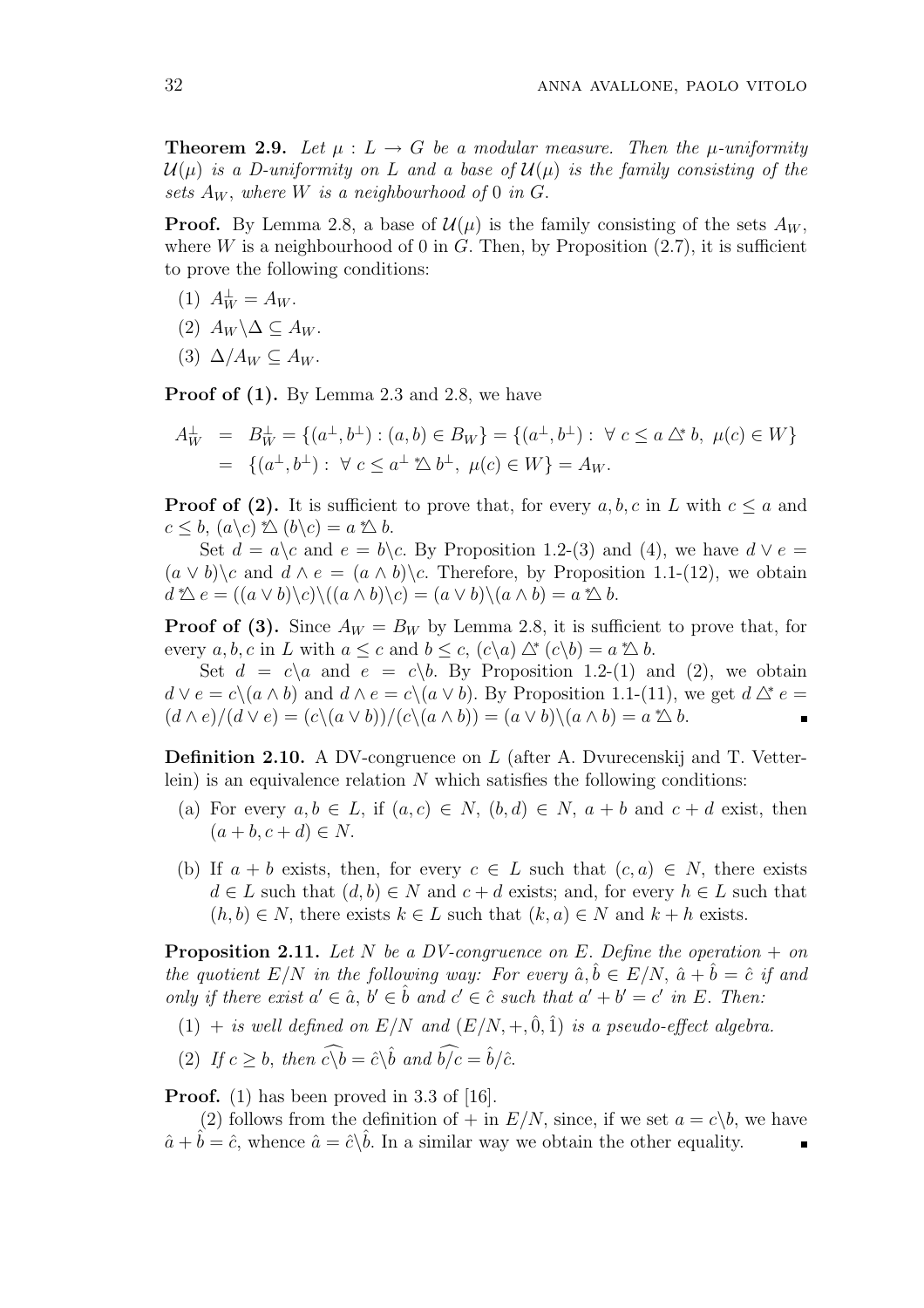The aim of the next two theorems is to obtain also in pseudo D-lattices a technique based on the "completion method" of H. Weber (see [24] and [25]) which allowed in many cases to reduce the study of exhaustive modular measures on D-lattices to the study of o.c. modular measures on complete D-lattices (see for example  $[1]-[5]$ .

**Theorem 2.12.** Let  $\mathcal U$  be a D-uniformity on L. Then the following properties hold:

- (1)  $N(U) = \bigcap \{U : U \in \mathcal{U}\}\$ is a DV-congruence and a lattice congruence.
- (2) The quotient  $\hat{L} = L/N(\mathcal{U})$  is a pseudo-D-lattice.
- (3) Setting, for  $U \in \mathcal{U}, \hat{U} = \{(\hat{a}, \hat{b}) \in \hat{L} \times \hat{L} : (a, b) \in U\}$ , the quotient uniformity  $\widehat{\mathcal{U}} = {\{\widehat{U} : U \in \mathcal{U}\}\ }$  is a Hausdorff D-uniformity on  $\widehat{L}$ .
- (4) If G is Hausdorff and  $\mu : L \to G$  is a modular measure which is uniformly continuous with respect to U, then the function  $\hat{\mu}: L \to G$  defined as  $\hat{\mu}(\hat{a}) =$  $\mu(a)$  for  $a \in \hat{a} \in L$  is a well defined modular measure on L and the Duniformity generated by  $\hat{\mu}$  coincides with  $\mathcal{U}$ .

**Proof.** (1)  $N(U)$  is a lattice congruence by 1.2.2 of [24]. Moreover, it is clear that  $N(\mathcal{U})$  satisfies condition (a) of Definition 2.10. Indeed, it is sufficient to observe that, since U is a D-uniformity, then, for every  $U \in \mathcal{U}$ , there exists  $V \in \mathcal{U}$  such that  $V + V \subseteq U$ , where

$$
V + V = \{(a + c, b + d) : (a, b) \in V, (c, d) \in V, a + c \text{ and } b + d \text{ exist}\}.
$$

Now we prove condition (b) of Definition 2.10. Since  $\mathcal U$  is a D-uniformity, it is clear that  $(a, b) \in N(\mathcal{U})$  implies  $(a^{\perp}, b^{\perp}) \in N(\mathcal{U})$  and  $({}^{\perp}a, {}^{\perp}b) \in N(\mathcal{U})$ .

Now, suppose that  $a + b$  exists and let  $c \in L$  be such that  $(c, a) \in N(\mathcal{U})$ . We prove that there exists  $d \in L$  such that  $(d, b) \in N(\mathcal{U})$  and  $c + d$  exists. Set  $d = c^{\perp} \wedge b$ . By Proposition 1.1-(5),  $c + d$  exists since  $d \leq c^{\perp}$ . Let  $U \in \mathcal{U}$  and choose  $V \in \mathcal{U}$  such that  $V \wedge \Delta \subseteq U$ . Since  $a+b$  exists, by Proposition 1.1-(5) we have that  $b \leq a^{\perp}$ . Therefore, we get  $(d, b) = (c^{\perp} \wedge b, a^{\perp} \wedge b) = (c^{\perp}, a^{\perp}) \wedge (b, b) \in V \wedge \Delta \subseteq U$ . Hence,  $(d, b) \in N(\mathcal{U})$ .

In a similar way, let  $h \in L$  be such that  $(h, b) \in N(U)$ . We prove that there exists  $k \in L$  such that  $(k, a) \in N(\mathcal{U})$  and  $k + h$  exists. Set  $k = {}^{\perp}h \wedge a$ . Since  $k \leq {}^{\perp}h$ , by Proposition 1.1-(5) we have that  $h + k$  exists. Moreover, since  $a + b$ exists, we have  $a \leq b$ . Let  $U \in \mathcal{U}$  and choose  $V \in \mathcal{U}$  such that  $\Delta \wedge V \subseteq U$ . Then we obtain  $(k, a) = (a \wedge^{\perp} h, a \wedge^{\perp} b) = (a, a) \wedge (\perp h, \perp b) \in \Delta \wedge V \subseteq U$ .

(2) By Proposition 2.11,  $\tilde{L}$  is a pseudo-effect-algebra. It remains to prove that L is a pseudo-D-lattice. By (3) of [16] (page 7), we have that  $\hat{a} \leq b$  if and only if there exists  $h \in L$  such that  $\hat{a} + h = b$  if and only if there exist  $c, d \in L$ such that  $(c, a) \in N(\mathcal{U}), (d, h) \in N(\mathcal{U}), c + d$  exists and  $(c + d, b) \in N(\mathcal{U}).$ 

Moreover, by 1.2.3 of [24],  $\hat{L}$  is a lattice with respect to the following order:  $\hat{a} \leq b$  if and only if there exist  $c, k \in L$  such that  $(c, a) \in N(\mathcal{U}), (k, b) \in N(\mathcal{U})$ and  $c \leq k$ . Therefore, it is sufficient to observe that  $\leq$  and  $\leq'$  coincide.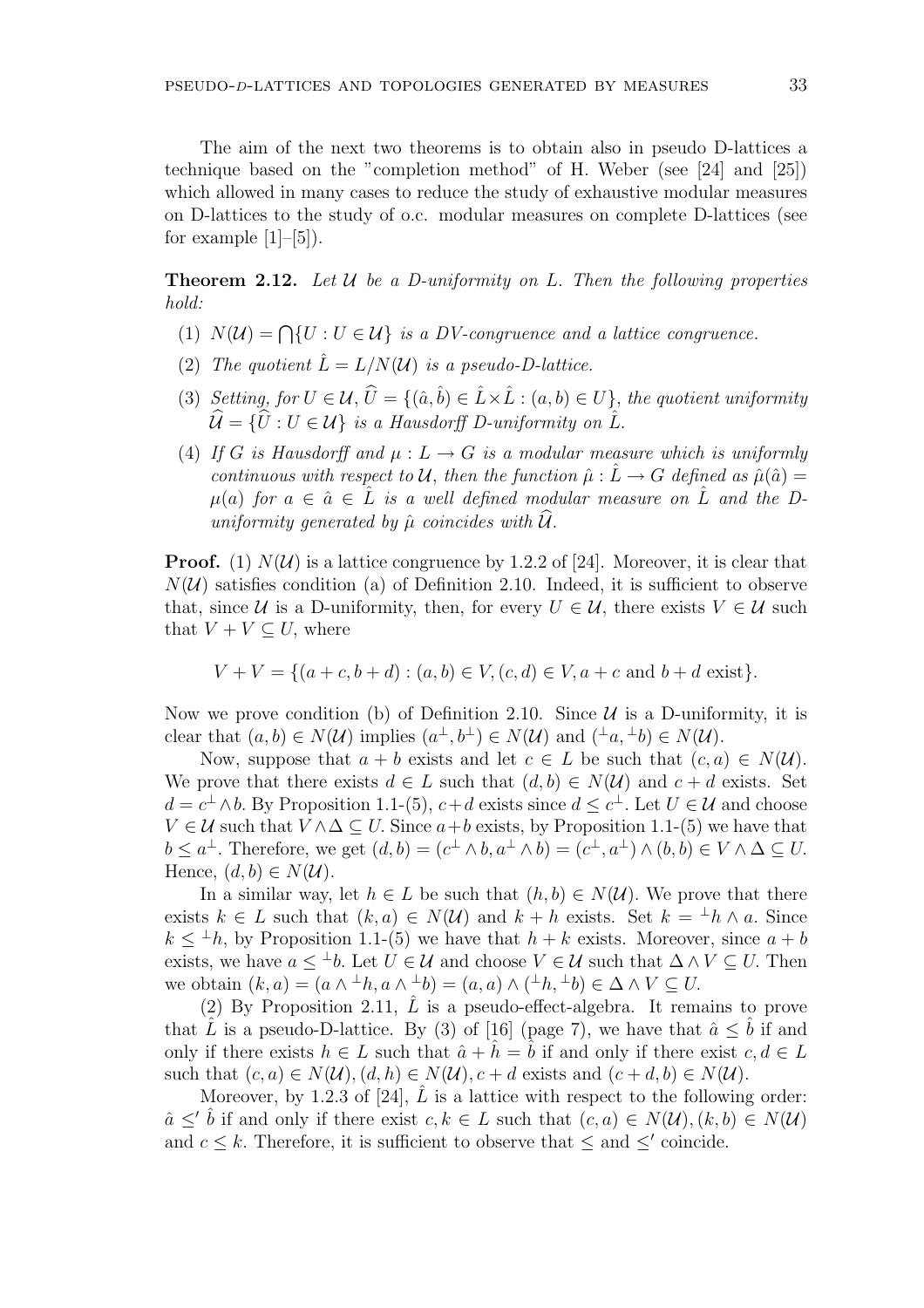(3) It is known by Proposition 1.2.4 of [24] that  $\hat{\mathcal{U}}$  is a Hausdorff lattice uniformity. To prove that  $\hat{\mathcal{U}}$  is a D-uniformity, we apply Proposition 2.7. Let  $\hat{U} \in \hat{\mathcal{U}}$  and choose  $W \in \mathcal{U}$  such that  $W^{\perp} \subseteq U$ . Applying Proposition 2.11-(3), we obtain that  $\widehat{W}^{\perp} = \widehat{W^{\perp}}$  and therefore  $\widehat{W}^{\perp} \subset \widehat{U}$ .

Now, choose  $V \in \mathcal{U}$  closed such that  $V \setminus V \subseteq U$ . We prove that  $\widehat{V} \setminus \widehat{\Delta} \subseteq \widehat{U}$ . Let  $a, b, c \in L$  be such that  $(\hat{a}, \hat{b}) \in \hat{V}$ ,  $\hat{c} \leq \hat{a}$  and  $\hat{c} \leq \hat{b}$ . We prove that  $(\hat{a} \backslash \hat{c}, \hat{b} \backslash \hat{c}) \in \hat{U}$ . Since  $\hat{c} \leq \hat{a}$  and  $\hat{c} \leq \hat{b}$ , by 1.2.3 of [24] we can find  $d, e, r, s \in L$  such that  $\hat{d} = \hat{c}$ ,  $\hat{e} = \hat{a}, \, \hat{r} = \hat{c}, \, \hat{s} = \hat{b}, \, d \leq e \text{ and } r \leq s.$  Since  $(\hat{e}, \hat{s}) = (\hat{a}, \hat{b}) \in \hat{V}$ , by Proposition 1.2.4 of [24] we obtain that  $(e, s) \in V$ . Moreover, since  $\hat{d} = \hat{r}$ , we have that  $(d, r) \in N(\mathcal{U})$ . Therefore, we get  $(e \setminus d, s \setminus r) \in V \setminus V \subseteq U$ . Set  $h = e \setminus d$  and  $k = s \setminus r$ . Hence we have  $(\hat{h}, \hat{k}) \in \hat{U}$ . Now it is sufficient to observe that  $(\hat{h}, \hat{k}) = (\hat{a}\langle \hat{c}, \hat{b}\rangle \hat{c})$ by Proposition  $2.11-(2)$ .

The other condition of Proposition 2.7 can be proved in a similar way.

(4) is known by the theory of uniform lattices (see [25]). Indeed, since  $\mathcal{U}(\mu)$ is the weakest lattice uniformity which makes  $\mu$  uniformly continuous, we have  $\mathcal{U}(\mu) \leq \mathcal{U}$ , from which  $N(\mathcal{U}) \subseteq N(\mathcal{U}(\mu))$ . By Propositions 2.5 and 3.1 of [25],  $(a, b) \in N(\mathcal{U}(\mu))$  if and only if  $\mu$  is constant on the interval  $[a \wedge b, a \vee b]$ . Then, if  $\hat{a} = \hat{b}$ , we have  $\mu(a) = \mu(b)$  and therefore  $\hat{\mu}$  is well defined on  $\hat{L}$ . It is also known that  $\hat{\mu}$  is a modular function, too, and  $\mathcal{U}(\hat{\mu}) = \hat{\mathcal{U}}$ . Here we have only to observe that, because of the definition of  $+$  in  $\hat{L}$  (see Proposition 2.11),  $\hat{\mu}$  is a measure, too.

**Theorem 2.13.** Let U be a Hausdorff D-uniformity on L and let  $(\tilde{L}, \tilde{\mathcal{U}})$  be the uniform completion of  $(L, \mathcal{U})$ . Then the following properties hold:

- (1) The lattice operations  $\vee$  and  $\wedge$  and the pseudo-D-lattice operations  $\setminus$  and / can be extended in a unique way such that  $\tilde{L}$  becomes a pseudo-D-lattice.
- (2)  $\tilde{U}$  is a D-uniformity on  $\tilde{L}$ .
- (3) If U is exhaustive, then  $\tilde{L}$  is complete as lattice and  $\tilde{U}$  is o.c.
- (4) If G is complete and Hausdorff and  $\mu : L \to G$  is a modular measure which is uniformly continuous with respect to  $\mathcal{U}$ , then  $\mu$  can be extended in a unique way to a modular measure  $\tilde{\mu}: L \to G$  which is uniformly continuous with respect to  $\widetilde{U}$  and o.c. and  $\mu(L)$  is dense in  $\widetilde{\mu}(\widetilde{L})$ .

**Proof.** (1) By Proposition 1.3.1 of [24], it is known that the lattice operations  $\vee$ and  $\wedge$  can be extended in a unique way such that  $\tilde{L}$  becomes a lattice and  $\tilde{\mathcal{U}}$  is a lattice uniformity.

Then the set  $\tilde{L}' = \{(a, b) \in \tilde{L} \times \tilde{L} : b \leq a\}$  coincides with the closure in  $(\tilde{L}, \tilde{U})$ of the set  $\{(a, b) \in L \times L : b \leq a\}.$ 

Denote again by  $/$  and  $\setminus$  the uniformly continuous extensions, respectively, of / and \ to  $\tilde{L}'$ .

To prove that  $\tilde{L}$  is a pseudo-D-lattice, it is sufficient, by Theorem 2.7 of [26], to prove that  $\setminus$  and / have the following properties: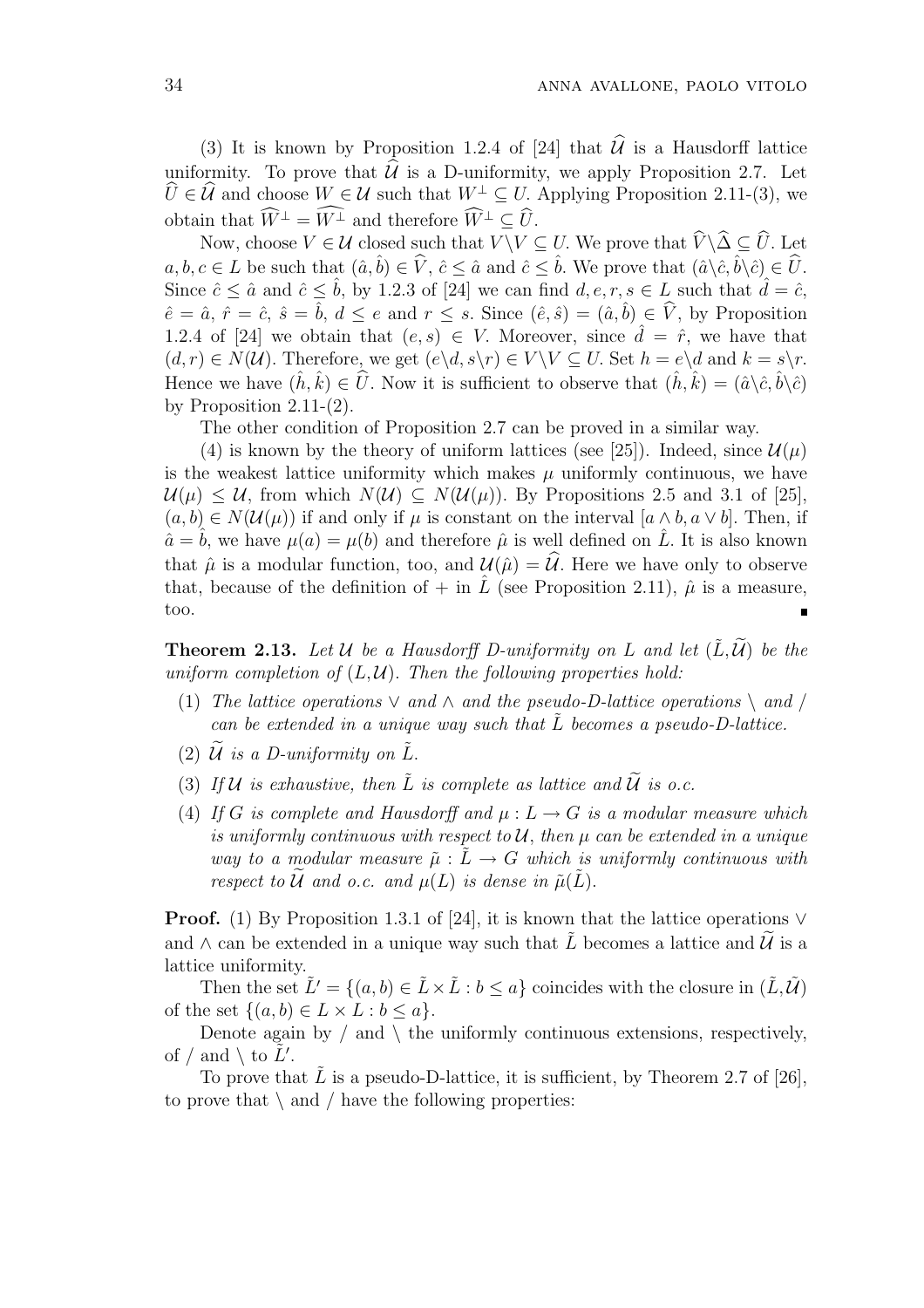- (a) If  $a \le b \le c$ , then  $b/c \le a/c$ ,  $c\backslash b \le c\backslash a$ ,  $(a/c)\backslash (b/c) = a/b$ ,  $(c\backslash b)/(c\backslash a) = b\backslash a.$
- (b) For every  $a \in L$ ,  $a \setminus 0 = 0/a = a$ .

(a) Let a, b, c in L such that  $a \leq b \leq c$ . Choose nets  $(a_{\alpha})$ ,  $(b_{\alpha})$  and  $(c_{\alpha})$  in L convergent, respectively, to a, b and c in  $(L, \mathcal{U})$ . Without loss of generality, we may assume that they are indexed in the same way. Moreover, we may suppose that  $a_{\alpha} \leq b_{\alpha} \leq c_{\alpha}$  for each  $\alpha$ , since  $(a_{\alpha})$  can be replaced by  $(a_{\alpha} \wedge b_{\alpha})$  and  $(b_{\alpha})$  by  $(b_\alpha \wedge c_\alpha)$ . Therefore, by the definition of  $\setminus$  and  $\setminus$ , we obtain  $b/c = \lim_{\alpha} (b_\alpha/c_\alpha) \le$  $\lim_{\alpha}(a_{\alpha}/c_{\alpha}) = a/c$  and  $c\backslash b = \lim_{\alpha}(c_{\alpha}\backslash b_{\alpha}) \leq \lim_{\alpha}(c_{\alpha}\backslash a_{\alpha}) = c\backslash a$ . Moreover, since  $b_{\alpha}/c_{\alpha} \leq a_{\alpha}/c_{\alpha}$ , we have  $(a/c)\setminus (b/c) = \lim_{\alpha}((a_{\alpha}/c_{\alpha})\setminus (b_{\alpha}/c_{\alpha})) = \lim_{\alpha}(a_{\alpha}/b_{\alpha}) =$  $a/b$ . In a similar way, since  $c_{\alpha} \backslash b_{\alpha} \leq c_{\alpha} \backslash a_{\alpha}$ , we obtain that  $(c\backslash b)/(c\backslash a) = b\backslash a$ .

In the same way we obtain (b).

(2) It is known that a base of  $\tilde{U}$  consists of the sets  ${\{\overline{U}: U \in \mathcal{U}\}}$ , where  $\overline{U}$ is the closure of U in  $\tilde{U}$ . Then, to prove that  $\tilde{U}$  is a D-uniformity, it is sufficient to prove that, for every  $U \in \mathcal{U}$ , there exist  $V, W \in \mathcal{U}$  such that  $\overline{V} \setminus \overline{V} \subset U$  and  $W/W \subseteq U$ .

Let  $U \in \mathcal{U}$  and choose  $V \in \mathcal{U}$  such that  $V \setminus V \subseteq U$ . Let  $(a, b) \in \overline{V}$  and  $(c, d) \in \overline{V}$  be such that  $c \le a$  and  $d \le b$ . Choose nets  $((a_{\alpha}, b_{\alpha}))$  and  $((c_{\alpha}, d_{\alpha}))$  in V convergent, respectively, to  $(a, b)$  and  $(c, d)$  in  $\widetilde{\mathcal{U}} \times \widetilde{\mathcal{U}}$ . We may suppose that, for each  $\alpha$ ,  $c_{\alpha} \le a_{\alpha}$  and  $d_{\alpha} \le b_{\alpha}$ . Then  $((a_{\alpha} \setminus c_{\alpha}, b_{\alpha} \setminus d_{\alpha})) \in V \setminus V \subseteq U$  and, by the definition of  $\setminus$ , converges to  $(a\setminus c, b\setminus d)$ . Therefore we get  $(a\setminus c, b\setminus d) \in U$ .

In a similar way we prove that there exists  $W \in \mathcal{U}$  such that  $\overline{W}/\overline{W} \subseteq \overline{U}$ .

(3) and (4) have been proved in Proposition 3.7 of [25]. We have only to observe that the continuity of  $\tilde{\mu}$  and the definition of  $\langle$  and  $\rangle$  on L imply that  $\tilde{\mu}$ is a measure.

Remark. In Theorem 4.6 of [17], it is proved that every Archimedean (and, therefore, every  $\sigma$ -complete) pseudo-MV-algebra is commutative. This is not true if L is an Archimedean pseudo-effect algebra, as the next examples prove.

Let  $E = \{0, 1, a, b, c\}$ , where a, b, and c are not comparable. Define  $a + b =$  $b+c=c+a=1$ , while  $b+a$ ,  $c+b$  and  $a+c$  are undefined. Then, E is a complete modular pseudo-D-lattice which is not commutative.

Moreover let  $\mu : E \to [0, 1]$  be defined as  $\mu(a) = \mu(b) = \mu(c) = 1/2$ ,  $\mu(0) = 0$ and  $\mu(1) = 1$ . Then  $\mu$  is a modular measure on E with  $N(\mathcal{U}(\mu)) = \Delta$  and therefore  $E = E/N(\mathcal{U}(\mu)) = E.$ 

Now we obtain an infinite example considering the set  $F$  of all sequences with values in E, in which we define  $(a_n) + (b_n)$  if and only if, for each  $n \in \mathbb{N}$ ,  $a_n + b_n$ exists and in this case  $(a_n) + (b_n) = (a_n + b_n)$ .

It is easy to see that, since  $E$  is finite,  $F$  is a complete pseudo-D-lattice. It is easy to see that, since E is finite, F is a complete pseudo-D-fattice.<br>Moreover, if we define  $\lambda : F \to [0,1]$  as  $\lambda(a) = \sum_{n=1}^{\infty} \mu(a_n)/2^n$  for  $a = (a_n) \in F$ , we obtain a modular measure on F with  $\lambda(a) > 0$  for every  $a \in F$  with  $a \neq 0$ . Then  $\tilde{F} = F/N(\mathcal{U}(\lambda)) = F$ .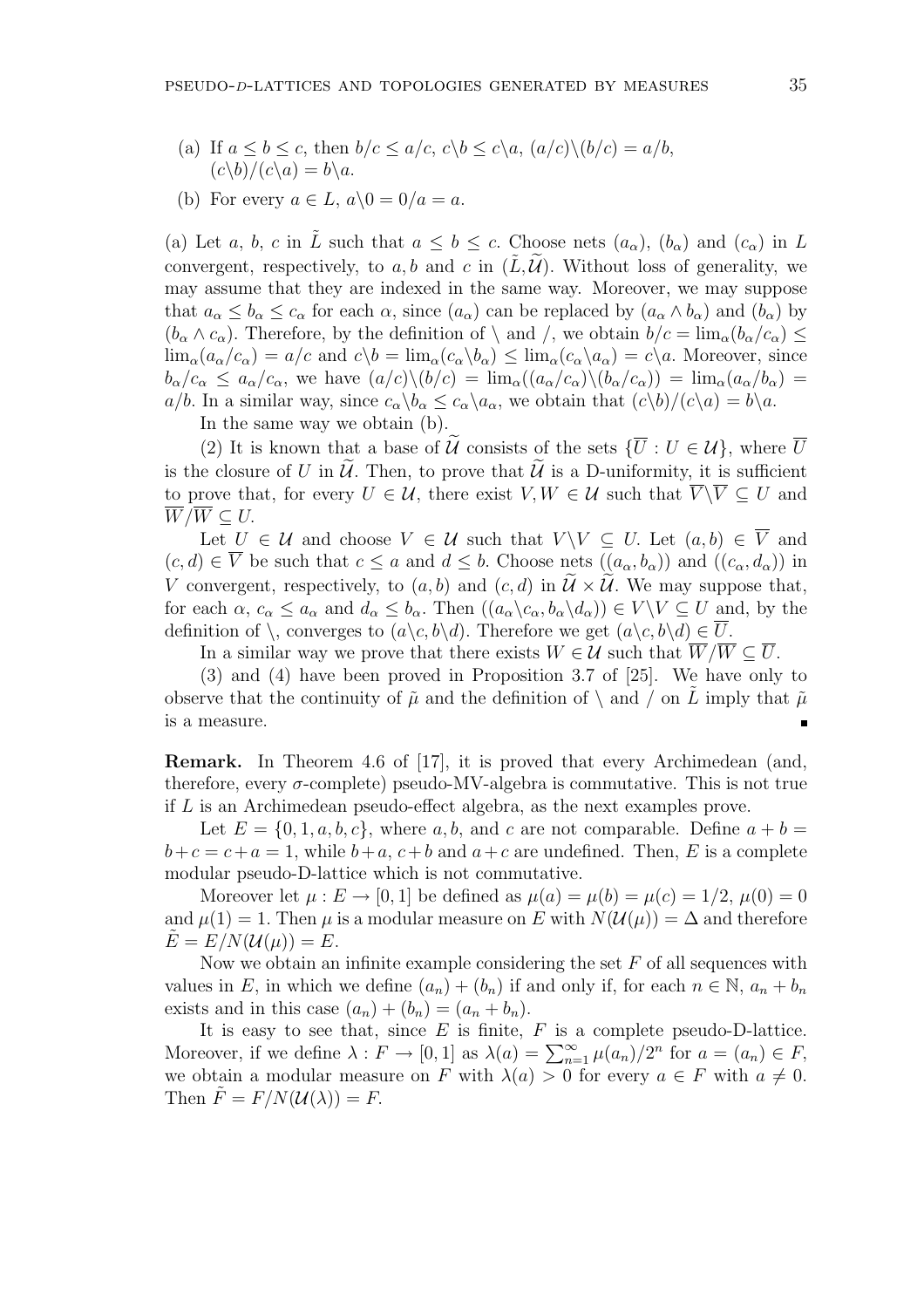### 3. Uniqueness theorems

In this section we prove a uniqueness theorem for measures on pseudo-effectalgebras and we apply the results of the previous section to prove that, for modular measures on pseudo D-lattices, the uniqueness theorem holds without completeness assumptions.

We say that E has the interpolation property if, for every sequences  $(a_n)_{n\in\mathbb{N}}$ and  $(b_n)_{n\in\mathbb{N}}$  in E, with  $a_n \le a_{n+1} \le b_{n+1} \le b_n$  for each n, there exists  $a \in E$  such that, for each  $n, a_n \leq a \leq b_n$ .

It is clear that, if E is  $\sigma$ -complete, then E has the interpolation property. If  $\mu : E \to G$  is a measure, we say that:

- E is  $\mu$ -chained if, for every neighbourhood W of 0 in G and every  $a \in E$ , there exist  $a_0, a_1, \ldots, a_r$  in E such that  $0 = a_0 \le a_1 \le \ldots \le a_r = a$  and  $\mu(c) - \mu(d) \in W$  whenever  $c, d \in [a_{i-1}, a_i]$  for some  $i \in \{1, \ldots, r\}.$
- $\mu$  is *strongly continuous* if, for every neighbourhood W of 0 in G and every  $a \in E$ , there exists an orthogonal finite family  $(b_1, \ldots, b_r)$  in E such that  $b_1 + \ldots + b_r = a$  and  $\mu(b) \in W$  whenever  $b \leq b_i$  for some  $i \leq r$ .
- If G is a linear space,  $\mu$  is convex-ranged if, for every  $a \in E$ ,  $\mu([0, a])$  is convex.

Lemma 3.1. Let  $a, b, c$  in  $E$ .

- (1) If  $c \le a$  and  $a + b$  exists, then  $(c/a) + b$  exists and  $c/(a + b) = (c/a) + b$ .
- (2) If  $c \le a$  and  $b + a$  exists, then  $b + (a \backslash c)$  exists and  $(b + a) \backslash c = b + (a \backslash c)$ .
- (3) If  $a \leq b \leq c$ , then  $(a/b) + (b/c)$  exists and  $(a/b) + (b/c) = a/c$ .
- (4) If  $a \leq b \leq c$ , then  $(c\backslash b) + (b\backslash a)$  exists and  $(c\backslash b) + (b\backslash a) = c\backslash a$ .

**Proof.** (1) Since  $a + b$  and  $c + (c/a) = a$  exist and  $+$  is associative, then  $d = (c/a) + b$  and  $c + d$  exist and we have

$$
c/(a+b) = c/((c+(c/a))+b) = c/(c+d) = d = (c/a) + b.
$$

 $(2)$  can be proved as  $(1)$ .

(3) Since  $b + (b/c) = c$  exists, by (1) we obtain that  $(a/b) + (b/c)$  exists and  $(a/b) + (b/c) = a/(b + (b/c)) = a/c.$ 

(4) In a similar way as  $(3)$ , we obtain  $(4)$  applying  $(2)$ .

 $\blacksquare$ 

**Lemma 3.2.** Let  $h, k, r, s$  and  $a, b, c, d$  be in  $E$ . Then:

- (1) If  $h+k$  and  $r+s$  exist and  $h+k \leq r+s$ , then  $k \leq h/(r+s)$  and  $h \leq (r+s)\backslash k$ .
- (2) If  $b \le a$  and  $c \le a \backslash b$ , then  $c + b$  exists,  $c + b \le a$  and  $b \le c/a$ .
- (3) If  $b \le a$  and  $c \le b/a$ , then  $b+c$  exists,  $b+c \le a$  and  $b \le a \setminus c$ .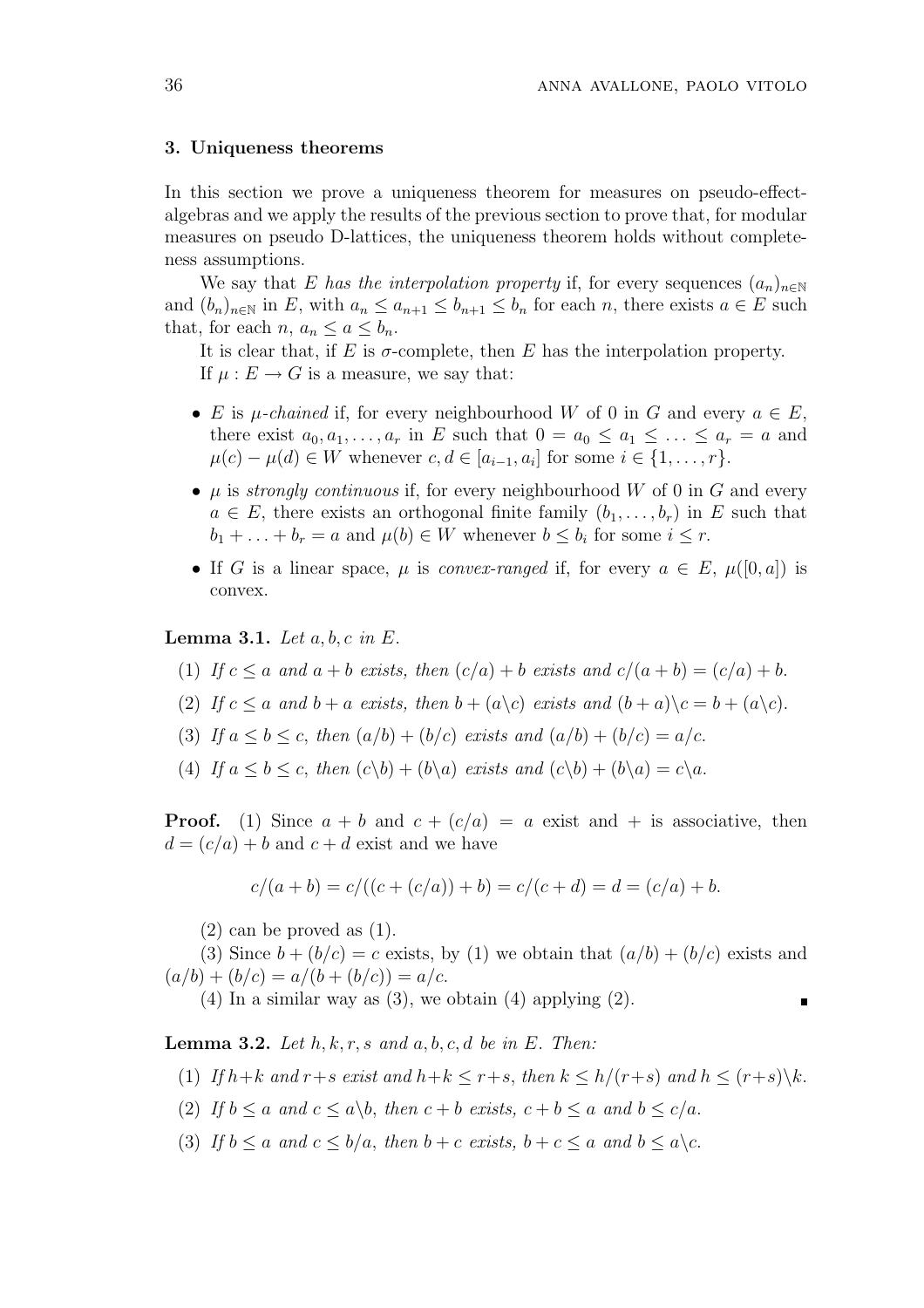**Proof.** (1) We first apply Proposition 1.1-(8) with  $a = k$ ,  $b = h/(r + s)$  and  $c = h$ . Indeed, by assumption,  $r + s = h + (h/(r + s)) = c + b$  and  $h + k = c + a$ exist, and  $c + a \leq c + b$ . Therefore, we have  $k = a \leq b = h/(r + s)$ .

Now, we apply Proposition 1.1-(7) with  $a = h, c = k$  and  $b = (r + s) \backslash k$ . By assumption, we have that  $r + s = ((r + s)\kappa) + k = b + c$  and  $h + k = a + c$  exist, and  $a + c \leq b + c$ . Therefore,  $h = a \leq b = (r + s) \backslash k$ .

(2) Since  $(a\backslash b)+b=a$  exists and  $c \leq a\backslash b$  by assumption, then by Proposition 1.1-(7) we have that  $c + b$  exists and  $c + b \le a$ . By (1), we get  $b \le c/a$ .

(3) Since  $b + (b/a) = a$  exists and  $c \leq b/a$  by assumption, by Proposition 1.1-(8) we have that  $b + c$  exists and  $b + c \le a$ . By (1), we get  $b \le a \setminus c$ .

**Lemma 3.3.** Let  $a_0, a_1, ..., a_n$  be in E such that  $a_0 \le a_1 \le ... \le a_n$  and, for every  $i \in \{1, ..., n\}$ , let  $b_i = a_{i-1}/a_i$ . Then  $(b_1, ..., b_n)$  is orthogonal and  $b_1 + \cdots + b_n =$  $a_0/a_n$ .

**Proof.** By Lemma 3.1-(3), we get that  $b_1 + b_2 = (a_0/a_1) + (a_1/a_2)$  exists and it is equal to  $a_0/a_2$ . By induction, suppose that  $b_1 + \cdots + b_{n-1}$  exists and it is equal to  $a_0/a_{n-1}$ . Then, by Lemma 3.1-(3), we obtain that  $b_1 + \cdots b_{n-1} + b_n =$  $(a_0/a_{n-1}) + (a_{n-1}/a_n)$  exists and it is equal to  $a_0/a_n$ .

Proposition 3.4. The following conditions are equivalent

- (1) E is  $\sigma$ -complete.
- (2) For every increasing sequence  $(a_n)_{n\in\mathbb{N}}$  in E, sup<sub>n</sub>  $a_n$  exists.
- (3) For every decreasing sequence  $(a_n)_{n\in\mathbb{N}}$  in E,  $\inf_n a_n$  exists.

**Proof.** The equivalence of (2) and (3) is trivial by Proposition 1.1-(6).

 $(1) \Rightarrow (2)$  Let  $(a_n)_{n \in \mathbb{N}}$  be an increasing sequence in E and set  $b_n = a_{n-1}/a_n$ (where  $a_0 = 0$ ). By Lemma 3.3,  $(b_n)$  is an orthogonal sequence and  $b_1 + \cdots + b_n =$  $a_n$ . Hence, by (1),  $a = \sup_n \sum_{i \le n} b_i = \sup_n a_n$  exists.

 $(2) \Rightarrow (1)$  Let  $(a_n)_{n \in \mathbb{N}}$  be an orthogonal sequence in E. Set  $b_n = a_1 + \ldots + a_n$ .  $(2) \Rightarrow (1)$  Let  $(a_n)_{n \in \mathbb{N}}$  be an orthogonal sequence in *E*. Set  $o_n = a_1 + ...$ <br>Since  $(b_n)$  is an increasing sequence, we have that  $\sum_{n \in \mathbb{N}} a_n = \sup_n b_n$  exists.

**Proposition 3.5.** Let  $\mu : E \to G$  be a measure. Then the following conditions are equivalent:

- (1)  $\mu$  is  $\sigma$ -additive.
- (2) For every sequence  $(a_n)_{n\in\mathbb{N}}$  in E,  $a_n \uparrow a \Rightarrow \mu(a) = \lim_n \mu(a_n)$ .
- (3) For every sequence  $(a_n)_{n\in\mathbb{N}}$  in E,  $a_n \downarrow a \Rightarrow \mu(a) = \lim_n \mu(a_n)$ .
- (4) For every sequence  $(a_n)_{n\in\mathbb{N}}$  in E,  $a_n \downarrow 0 \Rightarrow \lim_n \mu(a_n) = 0$ .

**Proof.** (1)  $\Rightarrow$  (2) Let  $(a_n)$  be such that  $a_n \uparrow a$ . For each  $n \in \mathbb{N}$ , set  $b_n = a_{n-1}/a_n$ , where  $a_0 = 0$ . By Lemma 3.3,  $(b_n)$  is orthogonal and, for each  $n \in \mathbb{N}$ ,  $b_1 + \cdots + b_n =$  $0/a_n = a_n$ . Therefore,  $a = \sup_n a_n = \sum_{n \in \mathbb{N}} b_n$ . Since  $\mu$  is  $\sigma$ -additive, we obtain  $\mu(a) = \sum_{n=1}^{\infty} \mu(b_n) = \lim_n \sum_{k=1}^n \mu(b_k) = \lim_n \mu(b_1 + \cdots + b_n) = \lim_{\mu(a_n)}$ .  $\sum_{n=1}^{\infty}$  $\lim_{k=1}^n \mu(b_k) = \lim_n \mu(b_1 + \cdots + b_n) = \lim_n (a_n).$ 

 $(2) \Rightarrow (3)$  Let  $(a_n)_{n \in \mathbb{N}}$  be such that  $a_n \downarrow a$ . By Proposition 1.1-(6), we get that  $a_n^{\perp} \uparrow a^{\perp}$ . By (2), we obtain  $\mu(a^{\perp}) = \lim_n \mu(a_n^{\perp})$ , from which  $\mu(a) = \lim_n \mu(a_n)$ .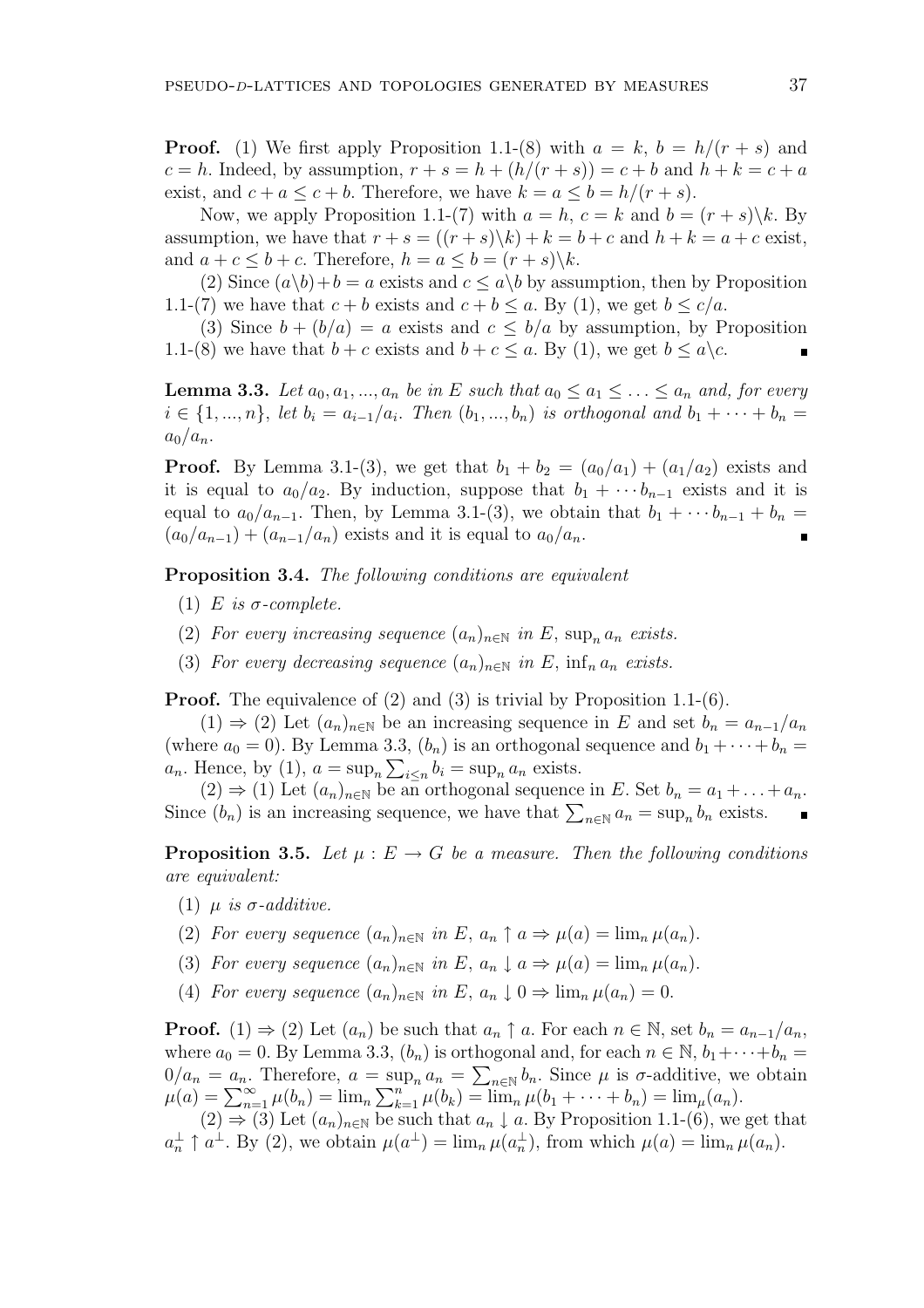$(3) \Rightarrow (4)$  is trivial.

 $(4) \Rightarrow (1)$  Let  $(a_n)$  be an orthogonal sequence in E such that  $a =$  $\overline{ }$  $n \in \mathbb{N}$   $a_n$ exists. Since  $a_1 + \cdots + a_n \le a$ , then, for each  $n \in \mathbb{N}$ ,  $b_n = a \setminus (a_1 + \cdots + a_n)$  exists. By Proposition (1.1)-9,  $(b_n)$  is a decreasing sequence. Moreover we have that  $\inf_n b_n = 0.$  Indeed, if  $c \leq b_n$  for each n, by Lemma 3.2-(2) we obtain that, for each  $n, a_1 + \ldots + a_n \le c/a$ , from which we get  $a = \sup_n(a_1 + \ldots + a_n) \le c/a$ . By Lemma 3.2-(3), we have  $c \leq a \backslash a = 0$ . Now, since  $b_n \downarrow 0$ , by (4) we have  $\lim_n \mu(b_n) = 0$ . Since  $\lim_{n} \mu(b_n) = \lim_{n} (\mu(a) - \mu(a_1 + \cdots + a_n)) = \mu(a) - \sum_{n=1}^{\infty}$  $\sum_{n=1}^{\infty} \mu(a_n)$ , we obtain since  $\lim_{n} \mu(o_n) = 1$ <br>  $\mu(a) = \sum_{n=1}^{\infty} \mu(a_n)$ .

**Proposition 3.6.** Let  $\mu : E \to G$  be a measure. Then E is  $\mu$ -chained if and only if  $\mu$  is strongly continuous.

**Proof.** Suppose that E is  $\mu$ -chained. Let W be a neighbourhood of 0 in G and  $a \in E$ . Choose  $a_0, a_1, \dots, a_r$  in E such that  $0 = a_0 \le a_1 \le \dots \le a_r = a$  and  $\mu(h)$  $\mu(k) \in W$  whenever  $h, k \in [a_{i-1}, a_i]$  for some  $i \in \{1, ..., r\}$ . Set  $b_i = a_{i-1}/a_i$  for each  $i \in \{1, ..., r\}$ . By Lemma 3.3,  $(b_1, ..., b_r)$  is orthogonal and  $b_1 + \cdots + b_r = a$ . Let  $i \leq r$  and choose  $b \leq b_i$ . Since  $a_{i-1} + b_i$  exists, by Proposition 1.1-(8)  $a_{i-1} + b_i$ exists and  $a_{i-1} \le a_{i-1} + b \le a_{i-1} + b_i = a_i$ . Therefore, we obtain  $\mu(b) = \mu(a_{i-1} + b)$  $- \mu(a_{i-1}) \in W$ .

Now, suppose that  $\mu$  is strongly continuous. Let W and V be neighbourhoods of 0 in G with  $V - V \subseteq W$  and  $a \in E$ . Choose an orthogonal family  $(b_1, \ldots, b_r)$ in E such that  $b_1 + \cdots + b_r = a$  and  $\mu(b) \in V$  whenever  $b \leq b_i$  for some  $i \leq r$ . Set  $a_0 = 0$  and  $a_i = b_1 + \ldots + b_i$  for every  $i \leq r$ . Then, we have  $0 = a_0 \leq$  $a_1 \leq \cdots \leq a_r = a$ . Let  $i \leq r$  and choose  $h, k \in [a_{i-1}, a_i]$ . By Proposition 1.1-(10), we have  $a_{i-1}/h \le a_{i-1}/a_i = b_i$  and  $a_{i-1}/k \le a_{i-1}/a_i = b_i$ . Therefore,  $\mu(h) - \mu(k) = \mu(a_{i-1}/h) - \mu(a_{i-1}/k) \in V - V \subseteq W$ .

The following result can be derived by Theorems 4.2 and 4.4 of [8].

**Theorem 3.7.** Suppose that E has the interpolation property and let  $\mu : E \to \mathbb{R}^n$ be a strongly continuous measure. Then, if  $\mu$  has nonnegative components,  $\mu(E)$ is star-shaped with respect to 0. Moreover, if E is a lattice and  $\mu$  is modular, then  $\mu$  is convex-ranged.

**Proof.** By Theorem 4.2 of [8],  $\mu(E')$  is star-shaped with respect to 0 if E' is a  $\mu$ -chained poset with smallest element 0 and greatest element 1, with a binary relation  $\perp$  and a partially defined binary operation  $\oplus$  satisfying the following properties:

- (a)  $a \perp b$  if and only if  $a \oplus b$  exists.
- (b)  $a \oplus 0 = 0 \oplus a = a$ .
- (c) If  $a \leq b$ , then there exists c in E' with  $a \perp c$  and  $a \oplus c = b$ .
- (d) If  $a \perp b, c \le a$  and  $d \le b$ , then  $c \perp d$  and  $c \oplus d \le a \oplus b$ .

Moreover, by Theorem 4.4 of [8],  $\mu(E')$  is convex if E' satisfies the additional condition: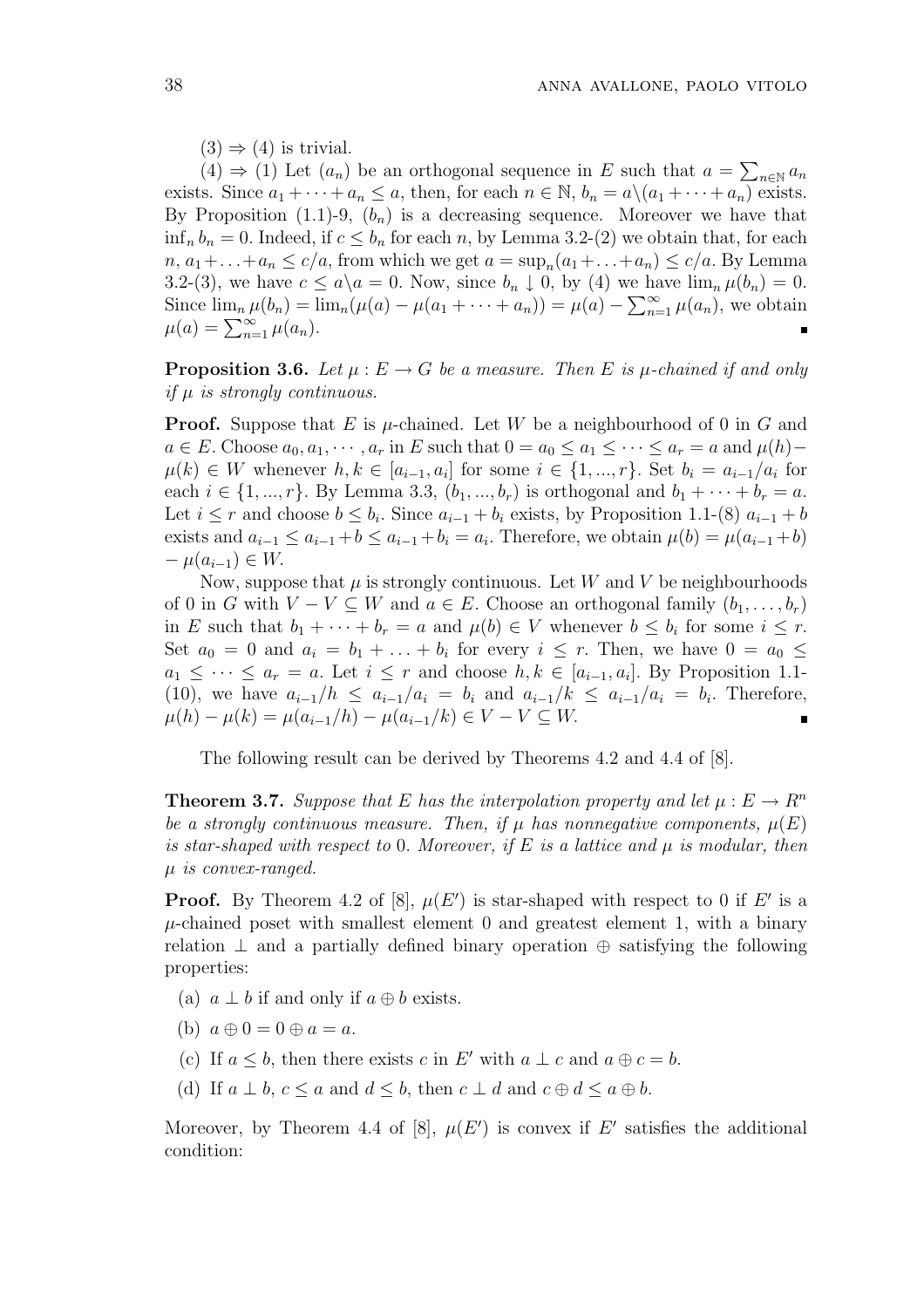(e) If  $a \leq c \leq a \oplus b$ , then there exists  $d \leq b$  such that  $a \oplus d = c$ .

Now, observe that a pseudo-effect algebra satisfies all the above conditions if we define  $a \oplus b = a + b$  and  $a \perp b$  if and only if  $a + b$  exists. Indeed (a), (b) and (c) are trivial, (d) follows from Proposition 1.1-(7) and (8), and (e) follows from Proposition 1.1-(8). Moreover it is easy to see that, if  $d \in E$ , the interval  $[0, d]$ is a pseudo-effect-algebra if we define, for every  $a, b \in E$ ,  $a + b = c$  if and only if  $a + b = c$  in E and  $c \leq d$ . The assumptions on E imply that [0, d] has the interpolation property and it is  $\mu$ -chained by Proposition 3.6. Therefore, we can apply to  $[0, d]$  Theorems 4.2 and 4.4 of  $[8]$ .  $\blacksquare$ 

Now, using the results of Section 3 instead of the corresponding results of [4], it is possible to prove the following Uniqueness theorem for measures on pseudoeffect algebras, proved in [21] for measures on particular effect algebras and in [4] for measures on arbitrary effect algebras.

**Theorem 3.8.** Let  $\mu$  and  $\nu$  be [0, + $\infty$ [-valued measures on E which satisfy the following conditions:

- (a)  $\mu$  is convex-ranged.
- (b) There exist  $\alpha \in ]0, \mu(1)]$  and  $\beta \in ]0, \nu(1)]$  such that, for every  $a \in E$ ,  $\mu(a) = \alpha$ implies  $\nu(a) = \beta$ .

Moreover suppose that one of the following conditions is satisfied:

- (1) E is  $\sigma$ -complete and  $\nu$  is  $\sigma$ -additive.
- (2) E has the interpolation property and, for every  $a \in E$ ,  $\nu(a) = 0$  implies  $\mu(a) = 0.$
- (3) E has the interpolation property and, for every  $a \in E$ ,  $\mu(a) = \alpha$  if and only if  $\nu(a) = \beta$ .

Then  $\mu = \lambda \nu$ , where  $\lambda = \frac{\mu(1)}{\nu(1)}$ .

Proof. The proof is similar to the proof of Theorem 3.1 of [4].

Now, we apply the results of Section 2 to prove that, if  $\mu$  is a modular measure on L, then the Uniqueness theorem holds without completeness assumptions on L.

First, we need the following result.

**Proposition 3.9.** Let  $\mu : L \to [0, +\infty[$  be a modular measure. Then the following conditions are equivalent:

- (1)  $\mu$  is strongly continuous.
- (2) For every  $\varepsilon > 0$ , there exists an orthogonal family  $(a_1, ..., a_r)$  in L such that  $a_1 + \cdots + a_r = 1$  and  $\mu(a_i) < \varepsilon$  for every  $i \leq n$ .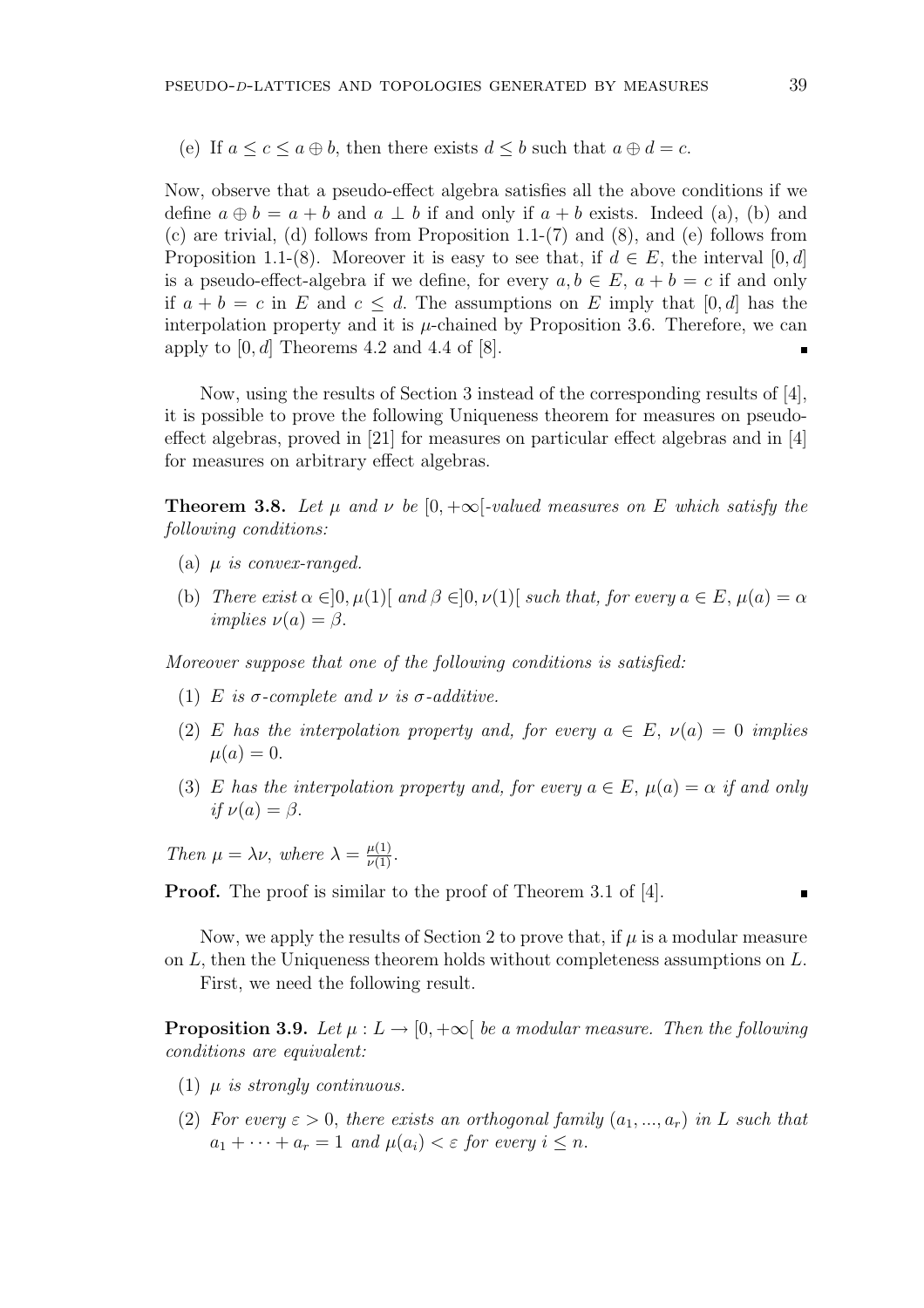**Proof.** (1)  $\Rightarrow$  (2) is trivial.

 $(2) \Rightarrow (1)$  Let  $a \in L$  and  $\varepsilon > 0$ . Choose an orthogonal family  $(a_1, ..., a_r)$  in L such that  $a_1 + \cdots + a_r = 1$  and  $\mu(a_i) < \varepsilon$  for every  $i \leq r$ . Set  $b_0 = 0$  and  $b_i = a_1 + \cdots + a_i$  for every  $i \leq r$ . Then we have  $0 = b_0 \leq b_1 \leq \ldots \leq b_n = 1$ . Since  $b_i = b_{i-1} + a_i$ , we have  $a_i = b_{i-1}/b_i$ , from which we obtain  $\mu(b_i) - \mu(b_{i-1}) =$  $\mu(a_i) < \varepsilon$  for every  $i \leq n$ . Setting  $c_i = b_i \wedge a$ , we can see as in (2.3) of [1], that  $0 = c_0 \leq c_1 \leq \cdots \leq c_r = a$  and  $\mu(c_i) - \mu(c_{i-1}) < \varepsilon$  for each  $i \leq r$ . Set  $d_0 = 0$ and  $d_i = c_{i-1}/c_i$  for  $i \leq r$ . Then  $\mu(d_i) < \varepsilon$  for each  $i \leq r$  and, by Lemma 3.3,  $d_1 + \ldots + d_r = a.$ 

**Theorem 3.10.** Let  $\mu, \nu : L \to [0, +\infty]$  be modular measures with the following properties:

- (1)  $\mu$  is strongly continuous.
- (2) There exist  $\alpha \in ]0, \mu(1)]$  and  $\beta \in ]0, \nu(1)]$  such that, if  $(a_n)$  is a sequence in L with  $\lim_{n} \mu(a_n) = \alpha$ , then  $\lim_{n} \nu(a_n) = \beta$ .

Then  $\mu = \lambda \nu$ , where  $\lambda = \frac{\mu(1)}{\nu(1)}$ .

**Proof.** Denote by U the supremum of the D-uniformities generated by  $\mu$  and  $\nu$ (see Theorem 2.9). It is clear that  $\mathcal U$  is a D-uniformity. Moreover  $\mu$  and  $\nu$  are obviously exhaustive, since they are monotone real-valued. Then  $\mathcal U$  is exhaustive, too.

Set  $\hat{L} = L/N(\mathcal{U}), \hat{\mu}(a) = \mu(a)$  and  $\hat{\nu}(a) = \nu(a)$  for  $a \in \hat{a} \in \hat{L}$ , and denote by  $\tilde{\mu}$  and  $\tilde{\nu}$  the uniformly continuous extensions, respectively, of  $\hat{\mu}$  and  $\hat{\nu}$  to the uniform completion  $(L, \mathcal{U})$  of L (see Theorems 2.12 and 2.13).

By Theorem 2.13, L is a complete D-lattice and  $\tilde{\mu}$ ,  $\tilde{\nu}$  are o.c. modular measures and therefore  $\sigma$ -additive by Proposition 3.5.

By Proposition 3.9, it is clear that  $\tilde{\mu}$  is strongly continuous, too, since  $\widehat{1_L} = 1_{\tilde{L}}$ . Therefore, by Theorem 3.7,  $\tilde{\mu}$  is convex-ranged.

Now let  $a \in L$  such that  $\tilde{\mu}(a) = \alpha$ . Choose  $(a_n)$  in L<sup>n</sup> which converges to a in  $(L,\mathcal{U})$ . By the continuity of  $\tilde{\mu}$  and  $\tilde{\nu}$ , we get  $\lim_{n\to\infty} \hat{\mu}(a_n) = \tilde{\mu}(a) = \alpha$  and  $\lim_{n} \hat{\nu}(a_n) = \tilde{\nu}(a)$ . By (2), we get  $\tilde{\nu}(a) = \beta$ . Then  $\tilde{\mu}$  and  $\tilde{\nu}$  verify the assumptions of Theorem 3.8.

By Theorem 3.8, we get  $\tilde{\mu} = \lambda \tilde{\nu}$ , from which  $\mu = \lambda \nu$ .

#### References

- [1] AVALLONE, A., BARBIERI, G., Range of finitely additive fuzzy measures, Fuzzy Sets and Systems, 89 (1997), 231-241.
- [2] Avallone, A., Barbieri, G., Vitolo, P., Hahn decomposition of modular measures and applications, Annales Soc. Math. Polon., Series I: Comment. Math., XLIII (2003), 149-168.
- [3] Avallone, A., Barbieri, G., Vitolo, P., Weber, H., Decomposition of effect algebras and the Hammer-Sobczyk theorem, Algebra Universalis, 60 (2009), 1-18.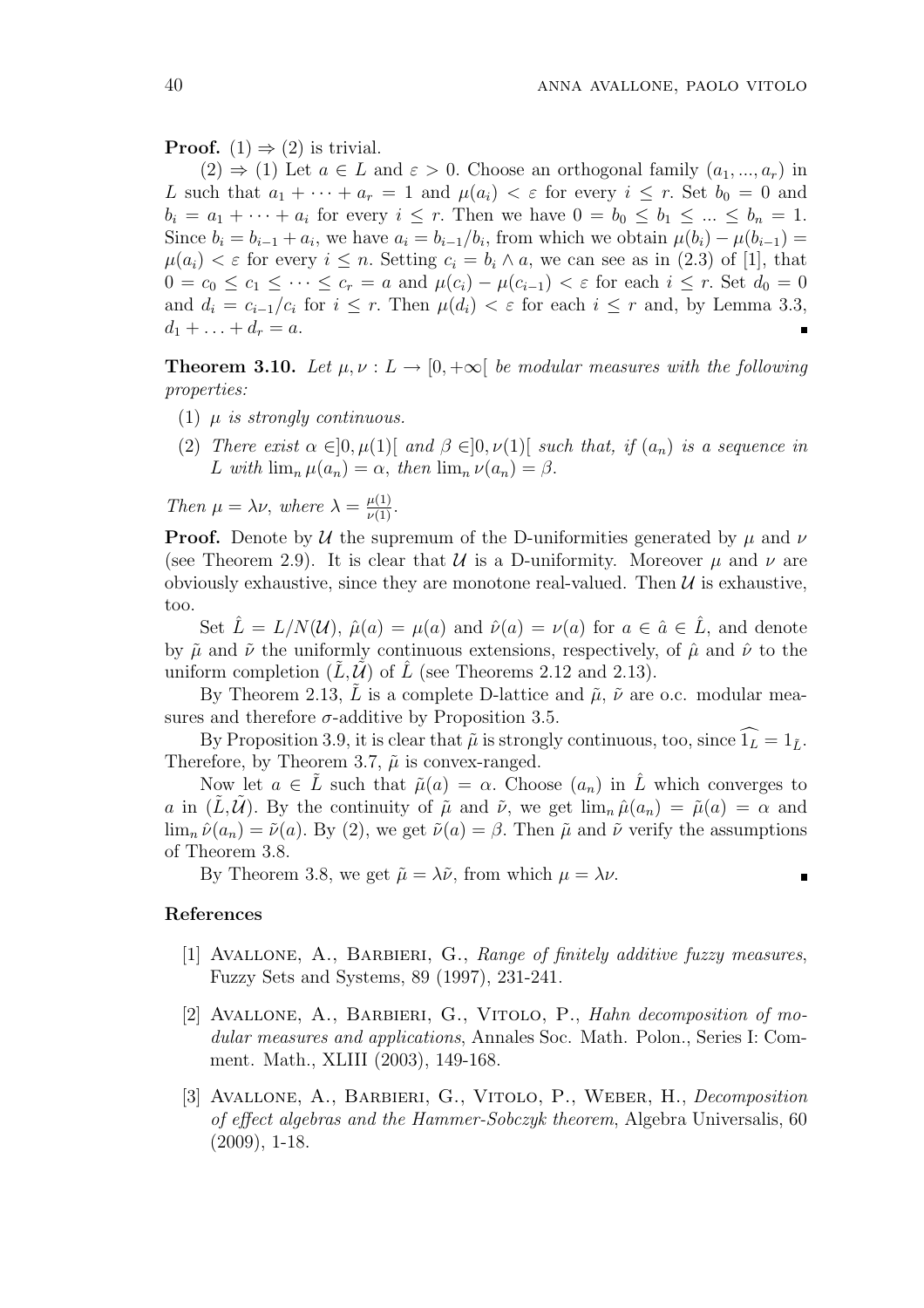- [4] Avallone, A., Basile, B., On a Marinacci uniqueness theorem for measures, J. Math. Anal. Appl., 286, no. 2 (2003), 378-390.
- [5] Avallone, A., De Simone, A., Vitolo, P., Effect algebras and extensions of measures, Bollettino U.M.I., 9-B (2006), 423-444.
- [6] Avallone, A., Vitolo, P., Decomposition and control theorems in effect algebras, Sci. Math. Japon., 58 (2003), 1-14.
- [7] BANDOT, R., Non-commutative programming language, Symposium LICS, Santa Barbara, 1000, 3-9.
- [8] Barbieri, G., Liapunov's theorem for measures on D-posets, Intern. J. Theoret. Phys., 43, 7/8 (2004), 1613–1623.
- [9] BENNETT, M.K., FOULIS, D.J., *Effect algebras and unsharp quantum lo*gics, Found. Phys. 24, no. 10 (1994), 1331-1352.
- [10] Butnariu, D., Klement, P., Triangular norm-based measures and games with fuzzy coalitions, Kluwer Acad. Publ., 1993.
- [11] Chovanek, F., Kopka, F., D-lattices, Intern. J. Theoret. Phys., 34 (1995), 1297-1302.
- [12] Dvurecenskij, A., Central elements and Cantor-Bernstein's theorem for pseudo-effect algebras, J. Austr. Math. Soc. 74 (2003), 121-143.
- [13] Dvurecenskij, A., New quantum structures, in Handbook of quantum logic and quantum structures. Edited by K. Engesser, D.M. Gabbay and D. Lehmann, Elsevier, 2007.
- [14] DVURECENSKIJ, A., S. PULMANNOVA, S., New trends in quantum structures, Kluwer Acad. Publ., 2000.
- [15] Dvurecenskij, A., Vetterlein, T., Pseudo-effect algebras I. Basic properties, Intern. J. Theoret. Phys., 40 (2001), 685-701.
- [16] DVURECENSKIJ, A., VETTERLEIN, T., Congruences and states on pseudoeffect algebras, Found Phys. Letters, 14 (2001), 425-446.
- [17] Dvurecenskij, A., Vetterlein, T., Archimedeanness and the Mac-Neille completion of pseudoeffect algebras and po-groups, Alg. Univ., 50, no. 2 (2003), 207-230.
- [18] Epstein, L.G., Zhang, J., Subjective probabilities on subjectively unambiguous events., Econometrica, 69, no. 2 (2001), 265–306.
- [19] Fleischer, I., Traynor, T., Group-valued modular functions, Alg. Univ., 14 (1982), 287-291.